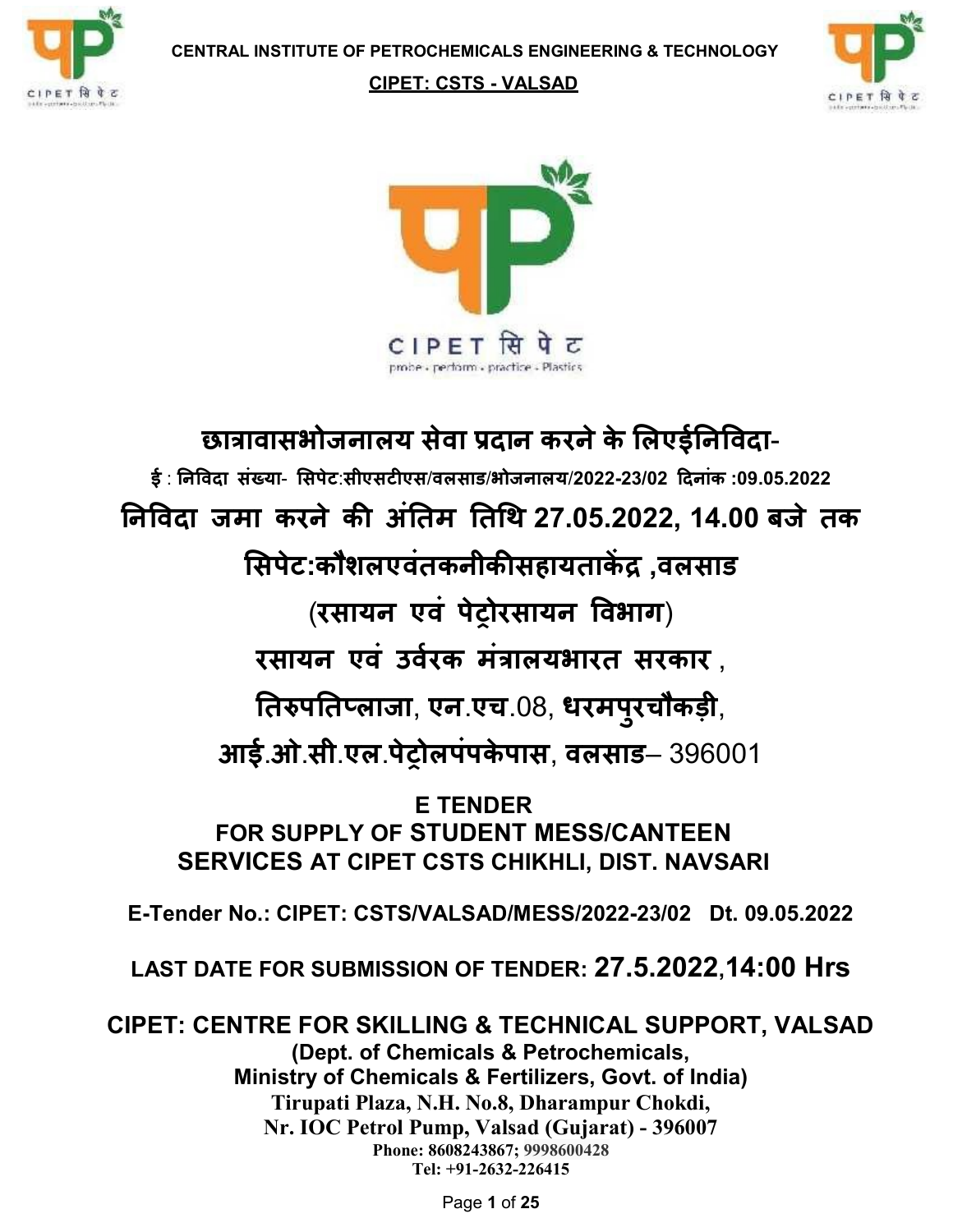

#### CIPET: CSTS - VALSAD



#### E-mail: cipetvtcvalsad@gmail.com Website: www.cipet.gov.in/www.tenderwizard.com/CIPET

### Notice Inviting E-Tender

E-Tender No.: CIPET:CSTS/VALSAD/MESS/2022-23/02 Date: 09.05.2022

CIPET:CSTS,VALSAD invites item rate E-Tender in two Bid systems (Technical and Financial) from registered and reputed agencies for supply of "STUDENT MESS/CANTEEN SERVICES" for its office campus Buildings & Hostel Premises located at CIPET: CSTS Chikhli, Dist. Navsari.

| No. | SI. E-Tender No.<br>& Date                                                   | Name of the<br><b>Item/Work</b>                                                          | <b>Estimated Value</b><br>of tender<br>(Including)<br>Applicable GST) | <b>EMD</b> in<br><b>Rupees</b>                                                     | <b>Service</b><br>should<br>start<br>from | <b>Tender</b><br>Fees in<br><b>Rupees</b> | Last Date &<br>Time of<br>online Bid<br>submission |
|-----|------------------------------------------------------------------------------|------------------------------------------------------------------------------------------|-----------------------------------------------------------------------|------------------------------------------------------------------------------------|-------------------------------------------|-------------------------------------------|----------------------------------------------------|
|     | <b>CIPET:CSTS/VALS</b><br><b>AD/MESS/2022-</b><br>23/02 Dated:<br>09.05.2022 | Canteen &<br><b>Hostel Mess</b><br>Services at CIPET:<br>CSTS, Chikhli,<br>Dist. Navsari | Rs. 60,00,000/-<br>(Rupees Sixty<br>Lakhs Only)                       | Bid<br><b>Security</b><br><b>Declaratio</b><br>n in<br><b>prescribed</b><br>format | 1.6.2022                                  | 1180.00<br>Non-<br>Refundable<br>Inc. GST | 27.05.2022,<br>14:00 Hrs.                          |

Interested and eligible bidders may view and download the detailed tender documents from CIPET's E-Tender portal www.tenderwizard.com/CIPET or www.cipet.gov.in. All Bids must be submitted through the online portal www.tenderwizard.com/CIPET. However, bidders are also requested to submit a hard copy of the online Technical Bid duly sealed and signed to the Sr. Tech. Officer & Incharge, CIPET: CSTS - Valsad on or before 27.05.22 at 14:00 Hrs.

In light of the provisions contained in point-4 contained in OFFICE MEMORANDUM No. F.9/4/2020- PPD, GoI, Ministry of Finance, Dept. of Expenditure, Procurement Policy Division dated 12.11.2020, all bidders must submit the **Bid Security Declaration** in prescribed format, in place of EMD. The Tender Fee will be accepted in the form of Demand Draft/ Banker's Cheque drawn on any Indian Nationalized Bank favoring "CIPET VTC ACCOUNT" payable at Valsad and shall be submitted at CIPET: CSTS, Valsad as specified on or before 27.05.22 by 14:00 Hrs. in separate sealed cover.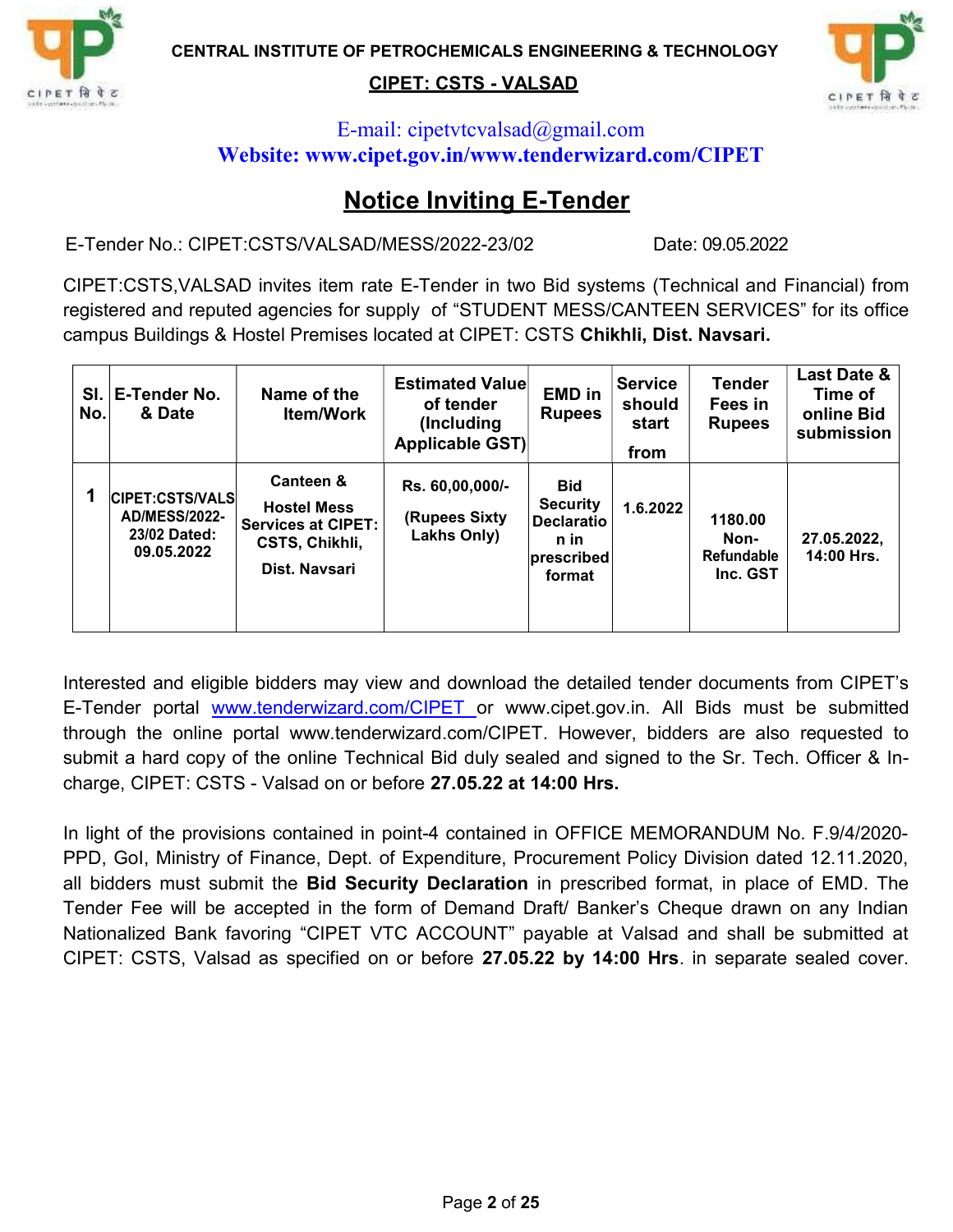



#### Salient information about the E-Tender:

- 1. Mode of submission: Only ONLINE Tenders will be accepted; no offline Tenders will be accepted.
- 2. Availability of Tender Documents: All Bid formats (Technical & Financial) will be available ONLINE at CIPET's E – Tender portal www.tenderwizard.com/CIPET or www.cipet.gov.in The registered vendors can download the Bids from the websites.
- 3. Who can participate for this e-Tender? The registered vendors of CIPET through www.tenderwizard.com/CIPET can only participate in this tender process.

#### 4. How to register by a vendor:

- a. The prospective bidders have to register with CIPET through the E-tender portal of CIPET at www.tenderwizard.com/CIPETby Online Payment to M/S. KEONICS LTD. On completion of the registration process, the bidders will be provided user ID and password. After receipt of User ID & Password, Bidders can log on at our e-Tender portal for downloading & uploading tender documents.
- b. Tender Documents Fees (Non-refundable) of Rs. 1,180/- (Inc. GST)is Payable to CIPET CSTS, Valsad in the form of Demand Draft from any Nationalize Bank not drawn before the Date of Releasing of NIT.
- c. Processing Fees as applicable Payable Online separately to M/S. KEONICSLTD.
- 5. Is there any device requirement for participation in e-Tender?: Yes, Bidders should have valid Class 3 Digital Signature Certificate (DSC) device for participating in e-Tender. For integrity of data and its authenticity/non-repudiation of electronic records and to be compliant with IT Act 2000, it is necessary for each user to have a Digital Certificate (DC), also referred to as Digital Signature Certificate (DSC) of Class-III issued by a Certifying Authority (CA) licensed by Controller of Certifying Authorities (CCA)[refer http://www.cca.gov.in].

| Name of the Service Provider: KEONICS |                                                        |                                                                                        |  |  |  |  |  |
|---------------------------------------|--------------------------------------------------------|----------------------------------------------------------------------------------------|--|--|--|--|--|
| <b>Contact Person</b>                 | Telephone / E-mail                                     | <b>Remarks:</b>                                                                        |  |  |  |  |  |
| Helpdesk of<br><b>KEONICS</b>         | i)080-40482000, 09894191904 &<br>7600067227            | For Vendor registration / any<br>other issue regarding e-<br>Tender Process,<br>please |  |  |  |  |  |
| Shri Brijesh S Patel: -               | {between 9:00 am to 6:00<br>$pm\}$                     | contact:<br>KEONICS as the details given in                                            |  |  |  |  |  |
| E-mail id                             | twhelpdesk637@gmail.com<br>brijesh.s@etenderwizard.com | the previous Columns                                                                   |  |  |  |  |  |

6. Contact details for e-Tender related issue: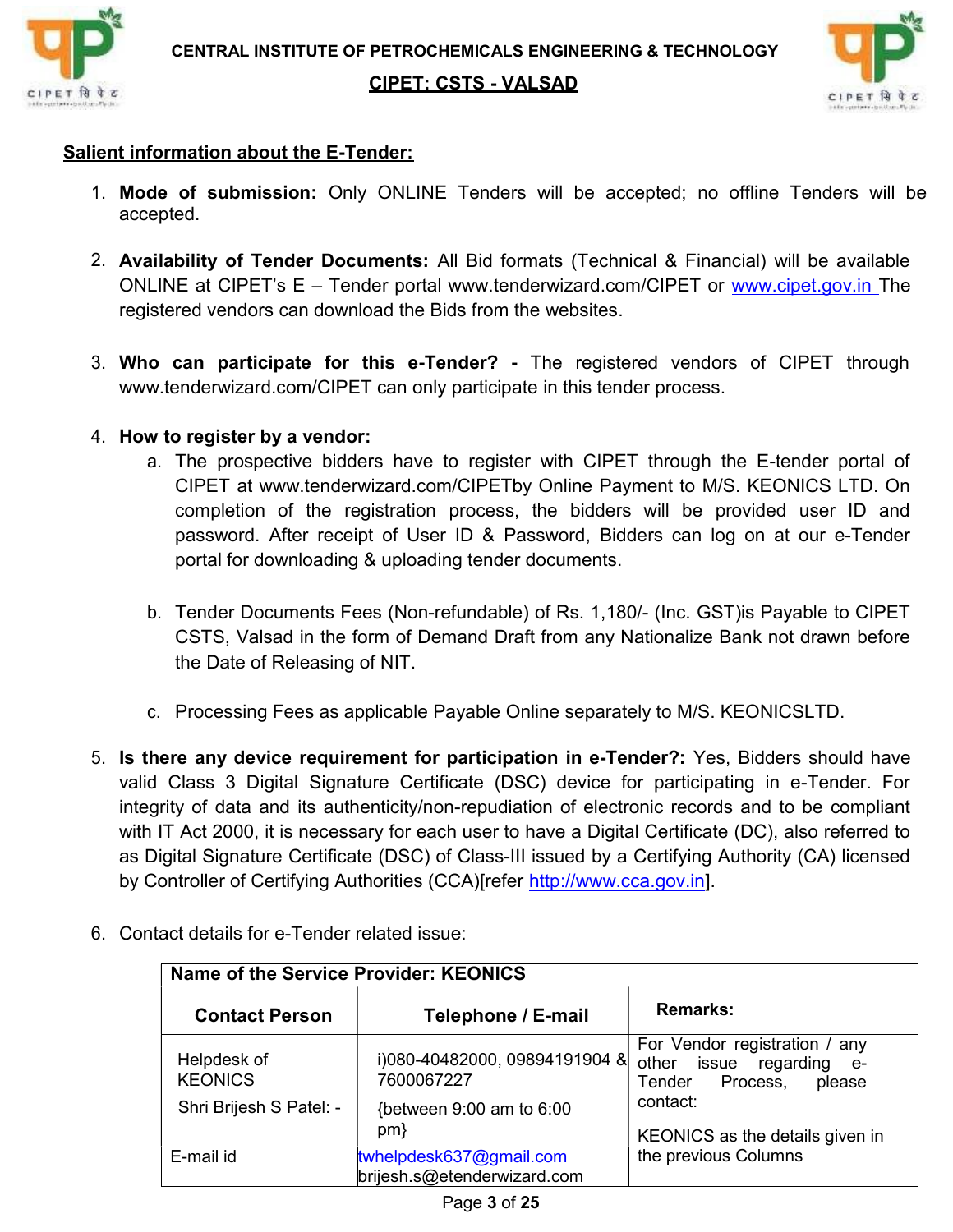



- 7. Bidders are hereby advised that all the documents to be submitted online are kept scanned to PDF & JPEG format in a separate folder on their computers before starting online submission. The schedule of rate (Excel Format) may be downloaded and rates may be filled appropriately in this format only. This file may also be saved in a separate folder on your computer.
- 8. While uploading / submitting the documents, it should be ensured that the file name should be the name of the document itself.
- 9. All pages of Tender documents with Addenda / Corrigenda (if any) must be signed with proper official stamp and date by the Bidders / or authorized power of attorney holders at the lower right-hand corner.
- 10. Bidders are advised to visit CIPET's e-Tender portal regularly for any Addenda / Corrigenda (if any) with regard the e – Tender, for which no separate paper advertisement will not be published.
- 11. Last date of online submission of Tender bid: 27.05.2022 up to 14:00 Hrs.
- 12. Bid Security Declaration and Tender Fee must be in approved mode only and shall be duly Signed & Sealed in separate cover shall be submitted in physical form (hard copy) in person / by speed post on or before 27.5.2022 by 14:00 Hrs. at CIPET CSTS, Valsad. Non-receipt of the same are liable for rejection of the Tender. Bidders registered with the Central Purchase Organization, Micro and Small Enterprises (MSEs) as defined in MSE Procurement Policy issued by Department of Micro, Small and Medium Enterprises (MSME) or the concerned Ministry or Departments are exempted from paying the EMD and all other bidders must submit the Bid Security Declaration in prescribed format, in place of EMD as per the provisions contained in point-4 contained in OFFICE MEMORANDUM No. F.9/4/2020-PPD, GoI, Ministry of Finance, Dept. of Expenditure, Procurement Policy Division dated 12.11.2020.

#### 13. Date & Time of Technical Bid Opening: 27.05.2022 at 15:00 Hrs.

- 14. Date & Time of Financial Bid Opening: Technically qualified bidders will be intimated about the date & time after technical bid evaluation through the e-Tender portal.
- 15. Venue for Opening Bids: CIPET CSTS, Valsad 396007.
- 16. CIPET reserves the absolute right to accept/reject any or all bids at any stage of the tender process without assigning any reason whatsoever.

Sr. Tech. Officer & I/C (CIPET: CSTS, Valsad)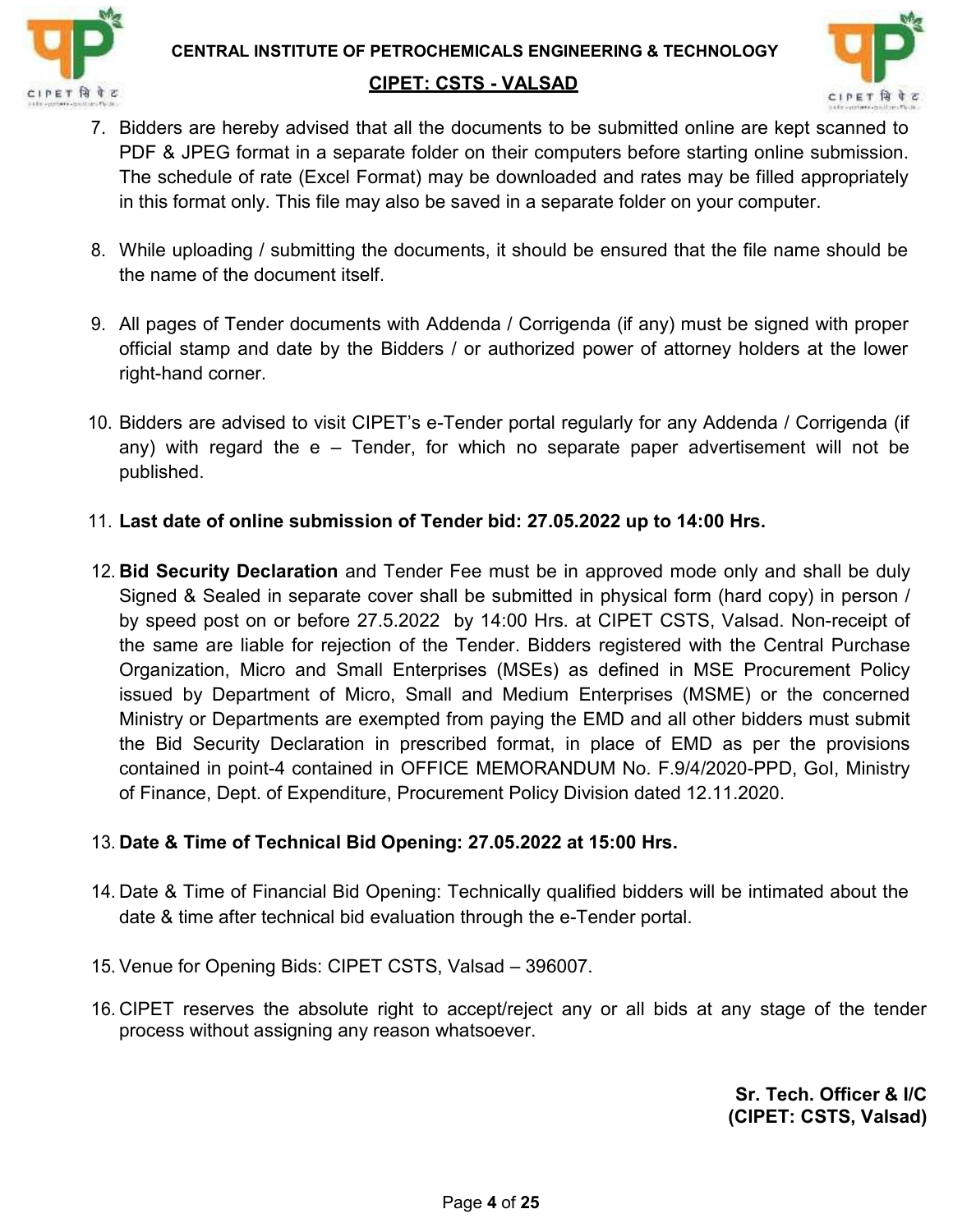

CIPET: CSTS - VALSAD



#### ELIGIBILITY AND SELECTION CRITERIA

- 1. A registered company, firm or agency having:
	- a) Contractors having at least 3 years satisfactory experience of running Students Hostel Mess &Staff canteen where regular daily catering services are being rendered.
	- b) Minimum Annual Average Turnover of Rs. 50.00 Lakhs (Rupees Fifty lakhs Only) during the last three financial years , 2018-19, 2019-20 & 2020-21).
	- c) The prospective bidder should have successfully carried out catering services to Hostel Canteen Cum Mess for 200- 300 persons/users on a normal working day in a single unit for a continuous period of one year during the last Three years. The time period of Three years shall be reckoned as on 31.03.2022. The bidders having experience only in the Cafeteria (snacks & beverage services)will not be considered.
- 2. The Tenderer should be registered with the Competent Authority and should have PAN number, GST, PF & ESI registration.
- 3. The Tenderer should be registered with the Competent Authority and should have valid Food License.
- 4. The Tenderer shall have well registered established local office in Gujarat.
- 5. The Tenderer should not have been blacklisted by any Govt. Deptt./Semi Govt. Deptt. or any other organization.
- 6. The Tenderer must submit duly filled Tender form specified in (Technical Bid) of this document.
- 7. Certificate of registration, MOU in case of partnership firm, article of association etc shall be attached.
- 8. The Tenderer without the qualifications as mentioned at Sl. No.1 to 7 above and without all required documents shall be rejected. Tenders incomplete in any form are liable to be rejected out rightly.
- 9. Tender without Tender Fee & Bid Security Declaration will out rightly be rejected. Bidders registered under MSME/SSI/NSIC Industries are exempted from submission of EMD. But they must enclose the exemption certificate for the same services in this contract.
- 10. The Tenderer shall submit the Income Tax returns of the last three assessment year (,2019-20, 2020-21 & 2021-22).
- 11. The Tenderer shall submit the Audited Final Account of the last three financial Year.
- 12. In case any person sign the tender/agreement on behalf of a limited company or firm, letter of authority/resolution passed by the company/firm empowering him/her to sign the documents on behalf of company or firm shall be enclosed in the tender document.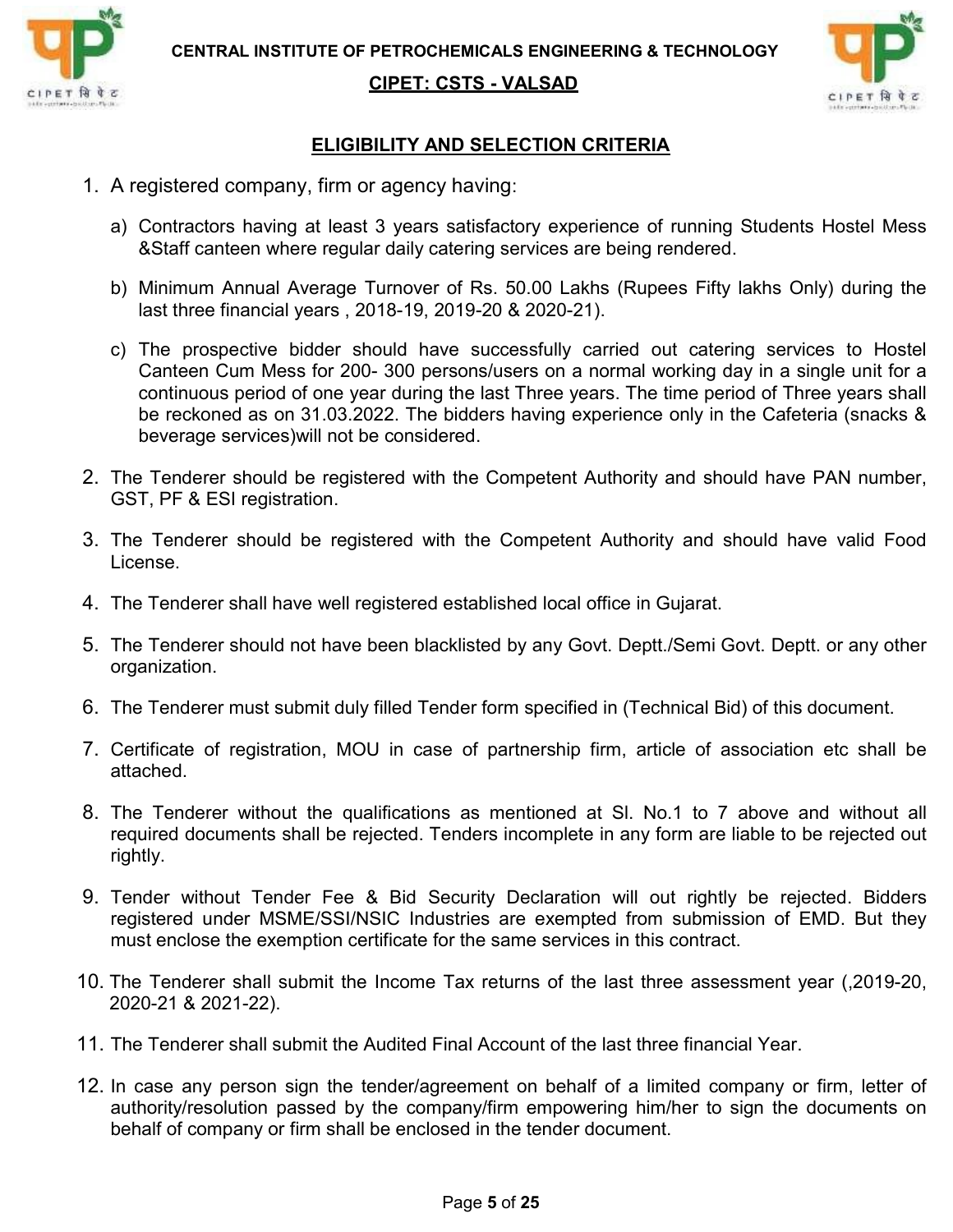



- 13.The contract for Canteen Services shall remain valid initially for a period of One year. However, in order to evaluate the performance and services of the Contractor, the contract will be engaged on trial period of 03 months. The contract for the remaining 09 months will be confirmed only if the services and quality of items served by the contractor are found satisfactory during the trial period. The one-year contract period is subject to renewal by the Institute on satisfactory performance and as per mutually agreed terms and conditions. This contract period can be extended for a maximum period of 02 years only.
- 14. The Successful bidder shall deposit an amount of Rs. 1,80,000/- (Rupees One Lakh Eighty Thousand Only) against security deposit. No interest shall be payable on the security deposit.
- 15. Bidder should sign and stamp all the pages of duly filled tender document before submission of the same.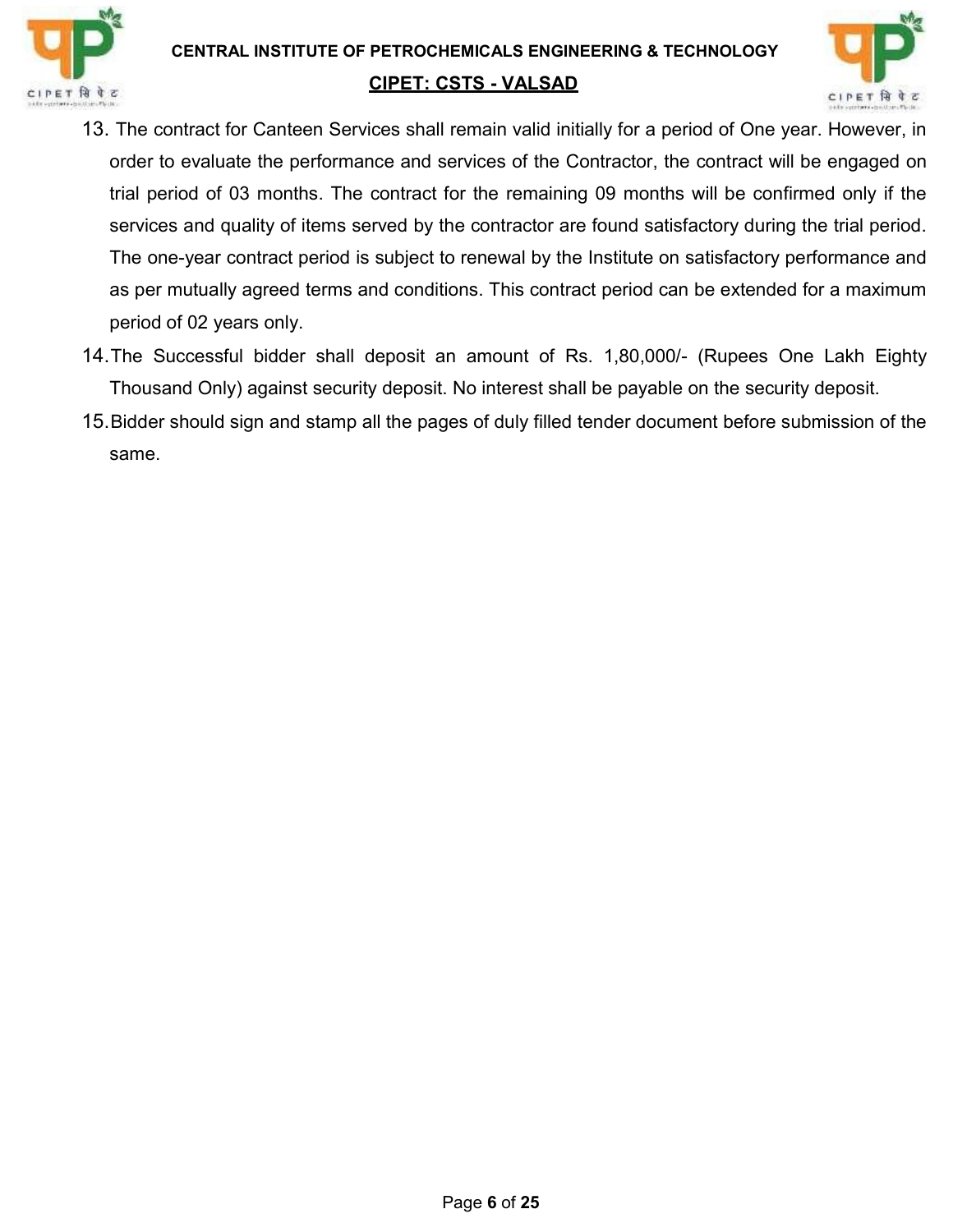

#### CIPET: CSTS - VALSAD



## This Tender form contains Section I to VII

### SECTION: I

### **INTRODUCTION**

Central Institute of Petrochemicals Engineering & Technology, (CIPET: CSTS - Valsad) is a Govt. of India Institute under Department of Chemicals & Petrochemicals, Ministry of Chemical & Fertilizers, Govt. of India engaged in Training and Research in the field of Plastics with Head Quarters and Head Office at Chennai. The Centre at Valsad (CIPET: CSTS,Valsad), Gujarat invites e-tenders in 2 bid system (Technical and Financial Bid) for the Item / work titled "Hostel/Mess Services at" CIPET: CSTS Chikhli, Dist. Navsari.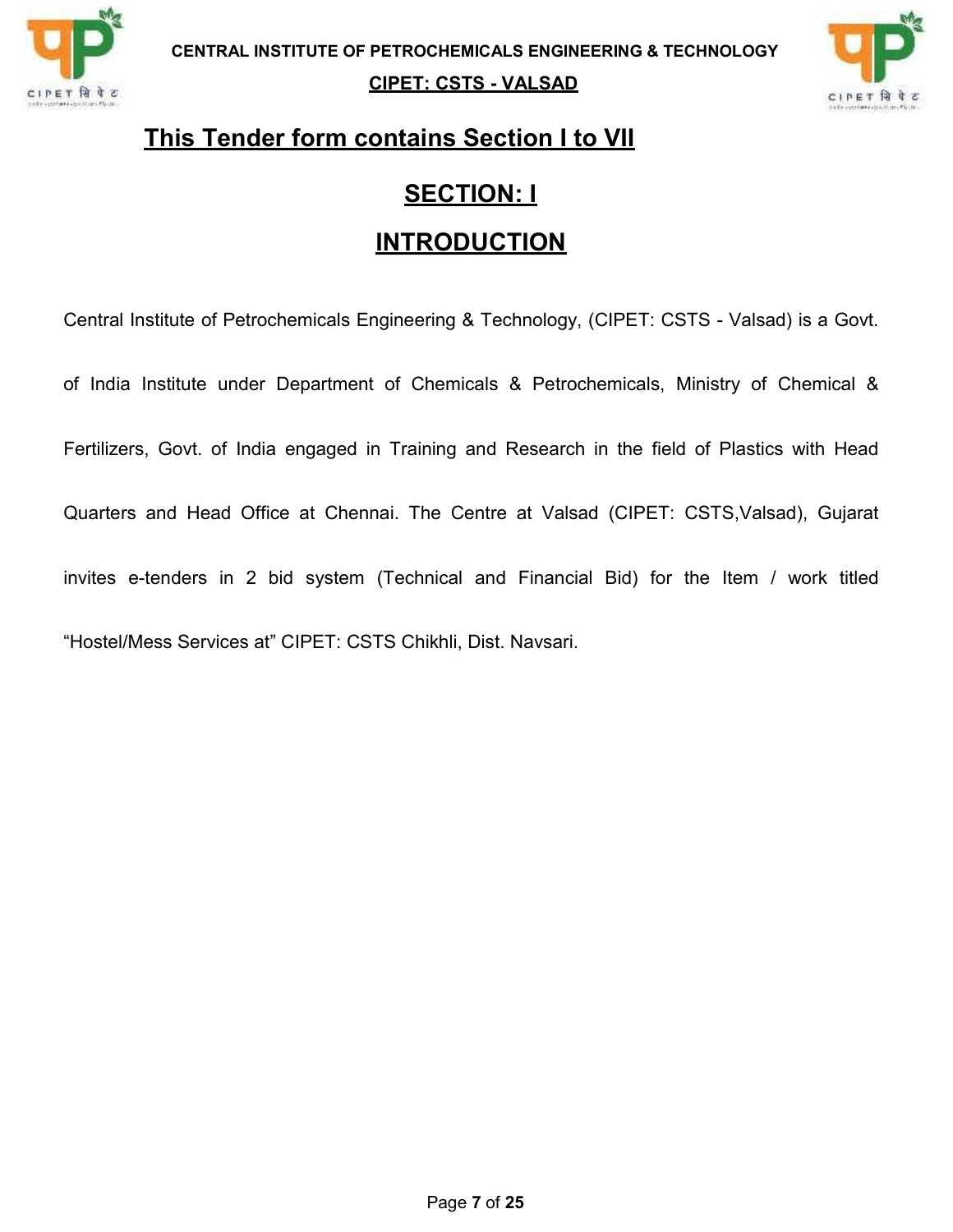



### SECTION: II CONDITION: General Terms and Conditions:

Mess bidder will be finalized based on his / her experience, contracts executed earlier, capacity to prepare food of all regions, managerial abilities and other relevant factors as considered appropriate by the tender committee. If required, a team of wardens may also take visits to check up the quality of food being served etc. by the bidder at the place of his/her current contract of catering / mess / canteen services. Mess Bidder (herein after referred as bidder) is required to note that health, hygienic safety and satisfaction of the hostel inmates is the prime concern of the hostel authority. On behalf of the students of Hostels, CIPET: CSTS, Valsad hereby lays down the following terms and conditions which shall be binding to the bidder.

- 1. This mess contract period is for one year initially. If hostel inmates and hostel authority is satisfied with the performance of the bidder, the contract period may be extended without inviting the tender.
- 2. The CIPET: CSTS, Valsad will provide necessary facilities such as, electricity, furniture. These facilities will be in the charge of the Bidder and he / she will be responsible for any loss/damage other than usual wear and tear. In case of any loss or damage, the bidder will has to replace the lost items / carry out necessary repair, subjected to approval and instructions of the Wardens.
- 3. The maintaining safety, health and hygienic conditions in and around the mess will be the responsibility of the bidder. Warden's suggestions / actions regarding cleanliness have to be followed and the expenditure towards this is to be borne by the bidder.
- 4. The bidder is required to keep one mess manager, one cook and a helper for effective functioning and management of the mess. The age of every mess worker must be between 18 to 50 years.
- 5. The bidder and mess workers have to behave politely with hostel inmates.
- 6. Smoking and intoxication (drug, alcohol, Gutkha, Tambaku, etc.) is strictly prohibited in the Institute premises.
- 7. One month notice is required on either side for the termination of the contract service if such a condition arises during the contract period.
- 8. The bidder must put complain register at the entrance of the mess which will be checked by mess committee/ hostel secretary/ Warden/ Chief Warden on regular basis.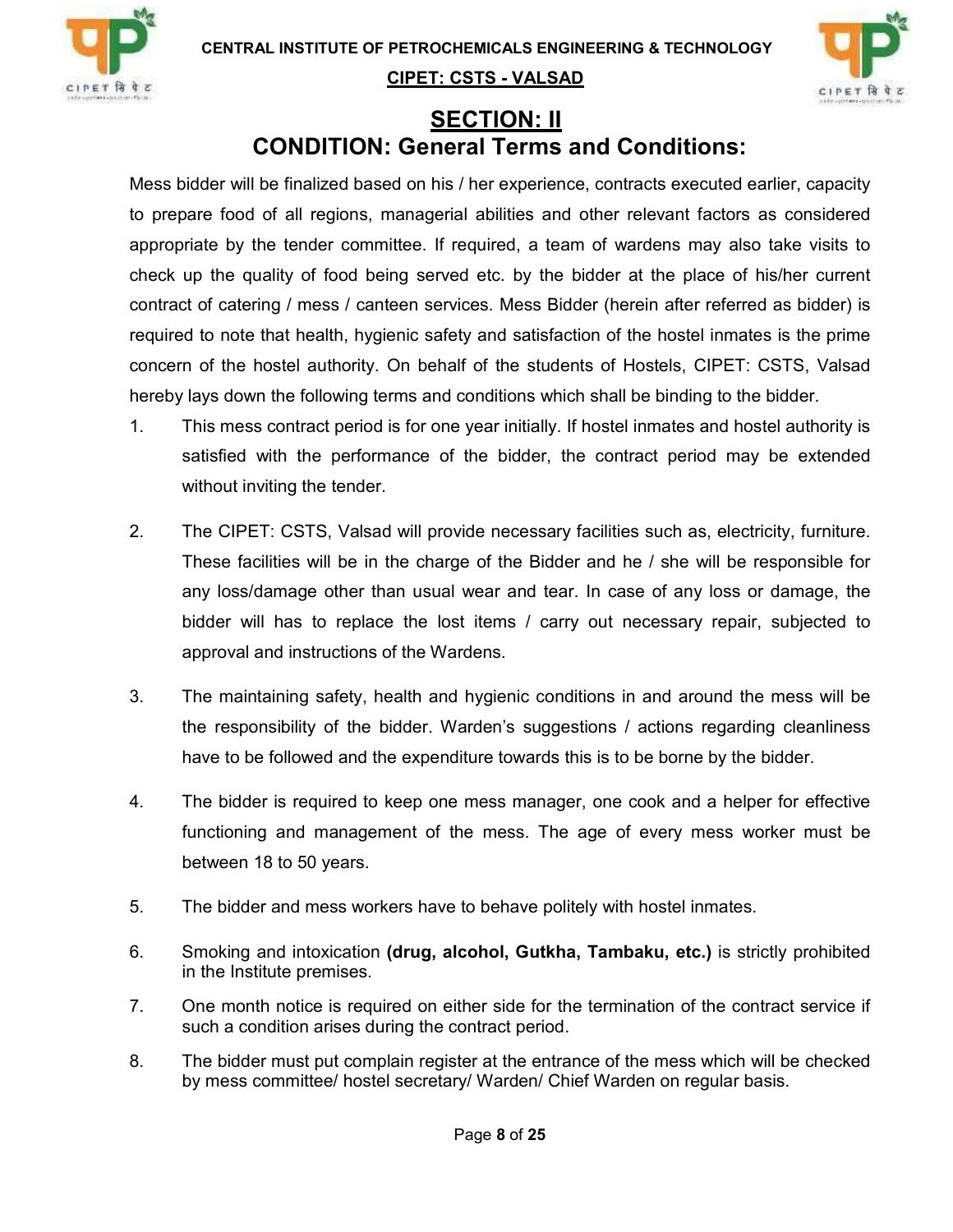



- 9. If the mess management of the bidder is not up to the mark or, the quality of the food is found below standard or unhealthy or unhygienic, then SR.TECH.OFFICER& IN-CHARGE, CIPET :CSTS, Valsad is fully empowered to terminate the contract with a short notice of one week. The Hostel Wardens & Canteen Committee's opinion is final so far as the food quality / mess management is concerned.
- 10. The food, raw materials, ingredients etc. are to be of good quality, clean, fresh, nutritious, hygienic and edible. Any type of cooked food shall not be stored / preserved after meals, not following warden's suggestions / instruction in such matters shall be considered as violation of terms and conditions of contract and shall invite penalty for the same.
- 11. Mess workers and cook should be healthy and medically fit. They are required to have a regular Medical checkup with the Institute Medical Officer/ any other doctor suggested by Warden. These expenses have to be borne by mess bidder themselves. If any mess worker is found medically unfit, he / she may not be given permission to continue his / her duties and mess bidder has to replace him / her immediately without fail.
- 12. Bidders are required to give company uniform to the mess worker and mess supervisor / mess manager. It is to be ensured that whenever the mess workers are on duty they should be in uniform. The uniform should be cleaned / washed at least thrice in a week.
- 13. Sample daily menu to be followed by the bidder is attached with this document. Any further change in Mess Menu will be prepared in consultation with dietician along with canteen committee. Menu can be changed, to suit the availability of seasonal vegetables and their market supply.
- 14. The meals should be served at following timings:

| <b>Breakfast</b> | $\sim$ $\sim$ | $07:30$ a.m. to $09:00$ a.m. |  |
|------------------|---------------|------------------------------|--|
| Lunch            | $\sim$ $\sim$ | 12:15 p.m. to $01:45$ p.m.   |  |
| Evening Snacks - |               | 04:30 p.m. to $06:00$ p.m.   |  |
| Dinner           | $-$           | 07:30 p.m. to $09:30$ p.m.   |  |

The timings may be changed as and when such circumstances arise.

- 16. Bidder shall provide light food to the sick student/s during his/their sickness period and no extra charge will be paid for the same.
- 17. The payment of the bidder will in one / two installments of the actual mess bill within 15 days after depositing the bill.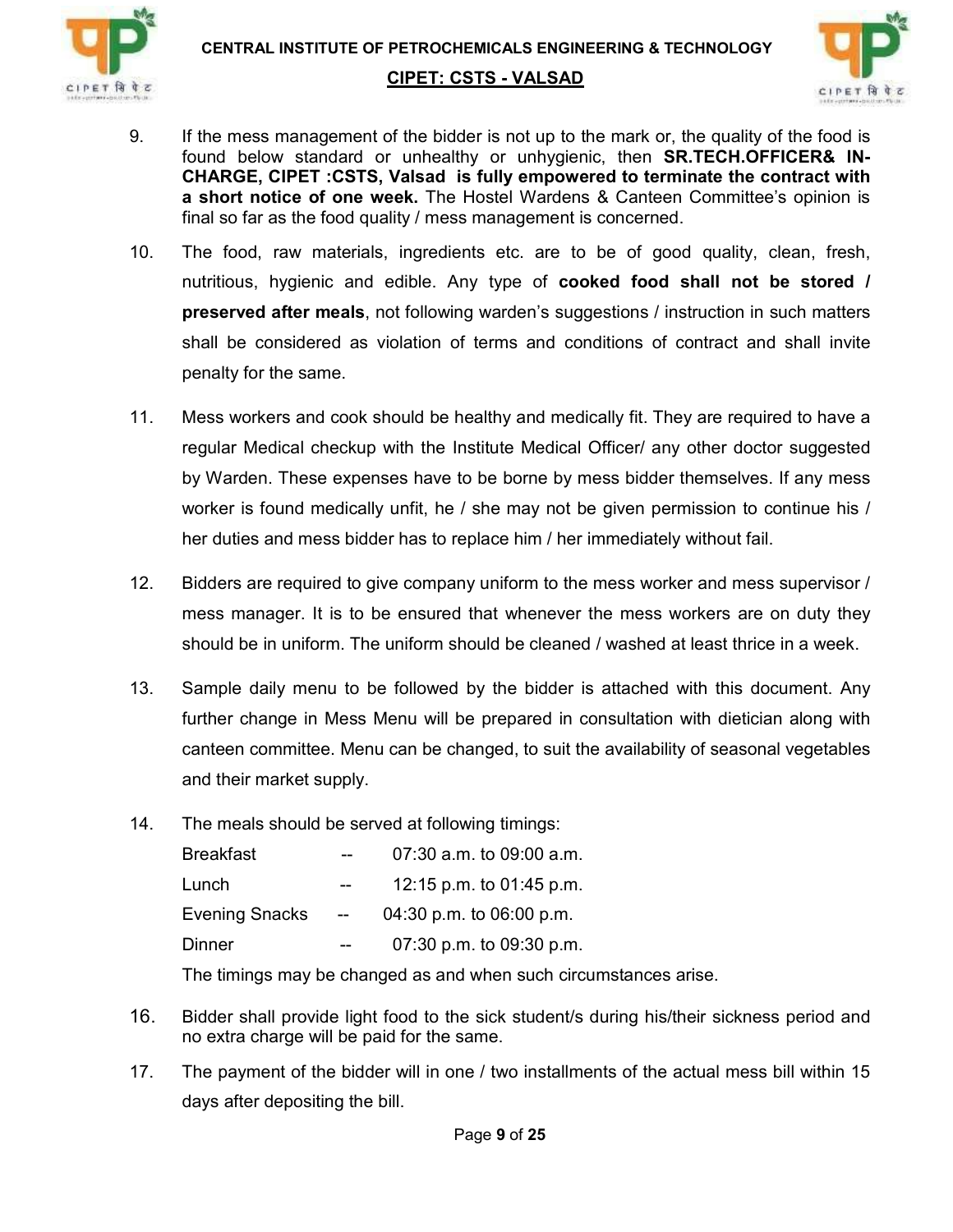

### CIPET: CSTS - VALSAD



- 18. The payment / calculation of mess bill would be on actual days of operation of the mess. Service charge will not be paid when mess is not operated due to official breaks/ vacations during the academic year.
- 19. Bidder shall collect the guest charges directly from the students / guests who are not registered for Meals.
- 20. Subletting of contract is strictly not allowed which can lead to termination of the contract.
- 21. At present this mess contract period is for one year and hostel authority/ Canteen Committee are satisfied with the performance of the bidder, the contract period may be extended without inviting the tender.
- 22. The mess utensils are to be cleaned with hot water using detergent powder/soap after every meal.
- 23. The type of mess will be decided at the time of awarding the mess contract.
- 24. All the items to be served in the mess including curd shall be prepared preferably in the mess.
- 25. The bidder is required to maintain the details / records of all his employees / mess workers. This information along with their photographs shall be submitted to the Hostel Warden in the prescribed format.
- 26. Tea / coffee / milk shall be served in evening / at night as per requirement with permission of Warden at the approved rate.
- 27. Liability / responsibility in case of any accident causing injury/ death to mess worker/s or any of his staff shall be of the bidder. The Hostel Section / Institute authority shall not be responsible by any means in such cases.
- 28. Bidder shall be solely responsible in case of incidence(s) of food poisoning and shall bear the complete expenditure arising out of this for medical treatment of the hostel inmates. In addition, penalty may be imposed on the bidder as decided by the Hostel Wardens / Canteen Committee for such incidence/s.
- 29. The bidder shall not employ any mess worker whose track record is not good. He / She should not have involved in any crime / offence / police case.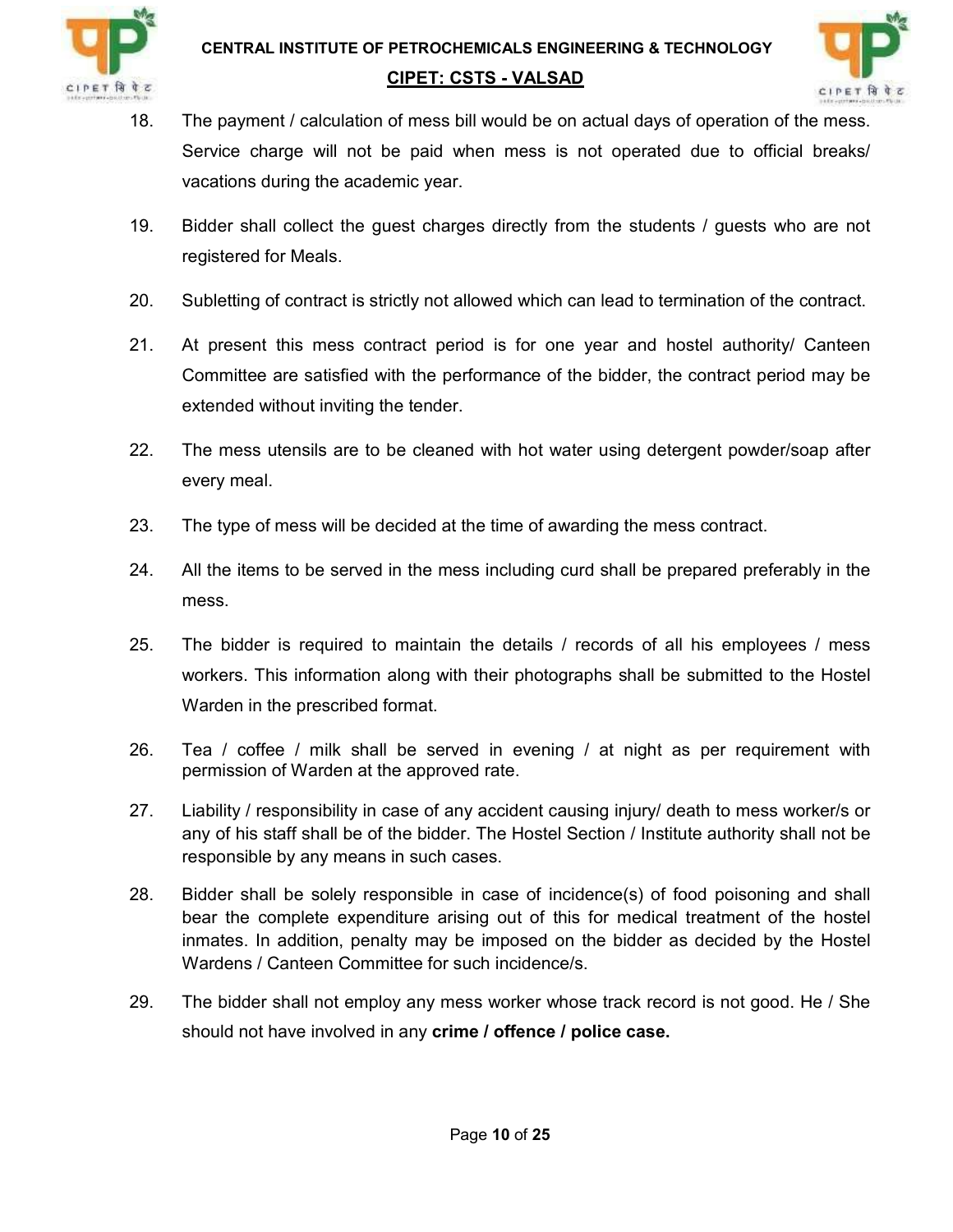



30. Quality control will be done by Canteen committee members, and that charges will be paid by hostel sections. Monitoring of quality of food, hygiene, cleanliness, etc. in the mess operation area will be carried out on weekly basis and final score will be derived by taking average of weekly Quality Score (QS). The following scale will be adopted for monitoring of quality.

| <b>Quality</b> | Very Poor   Poor |   | Good | Very Good   Excellent |  |
|----------------|------------------|---|------|-----------------------|--|
| Rating         |                  | - |      |                       |  |

Penalty will be imposed, if QS for the month will be less than 3.5 or below. The penalty amount will be decided by the Council of Wardens.

- 31. Storage / consumption of any alcoholic drink / liquor are strictly prohibited. The bidder shall not serve any of such substance / drink in mess / hostel. Smoking, consuming gutkha, tobacco, paan, etc. is also prohibited in hostel premises.
- 32. The bidder has to follow all labour laws / government laws in regard of employing the mess workers. The bidder shall be solely responsible for any dispute / violation of labour laws / government laws.
- 33. The bidder shall be completely responsible for appropriate behaviour of the mess workers. If it is found that any worker has misbehaved with any of the hostel inmates / hostel staff, he has to take action as suggested by the Hostel Warden under intimation to the Sr. Tech. Officer& In-charge, CIPET :CSTS, Valsad.
- 34. Wage to the mess workers will be disbursed by the mess bidder compulsory in the presence of hostel warden. If bidder will not give wage to the mess workers as per the Govt. labour laws, his contract may be terminated with a short notice of one week. The decision of a canteen committee / Hostel warden will be final in this matter. Bidder shall submit certificate of payment of salaries to all the mess workers in every month of mess operation.
- 35. The bidder shall provide other prepared food items like biscuits, wafers, namkins and flavoured milk etc. in consultation with the Hostel Warden whenever such need arises on as per actual cost.
- 36. Following deductions will be made from the bidder's mess bill:
	- (a) Gas to be arranged by bidder.
	- (b) Income Tax / GST Tax any other tax at the rate as applicable from time to time.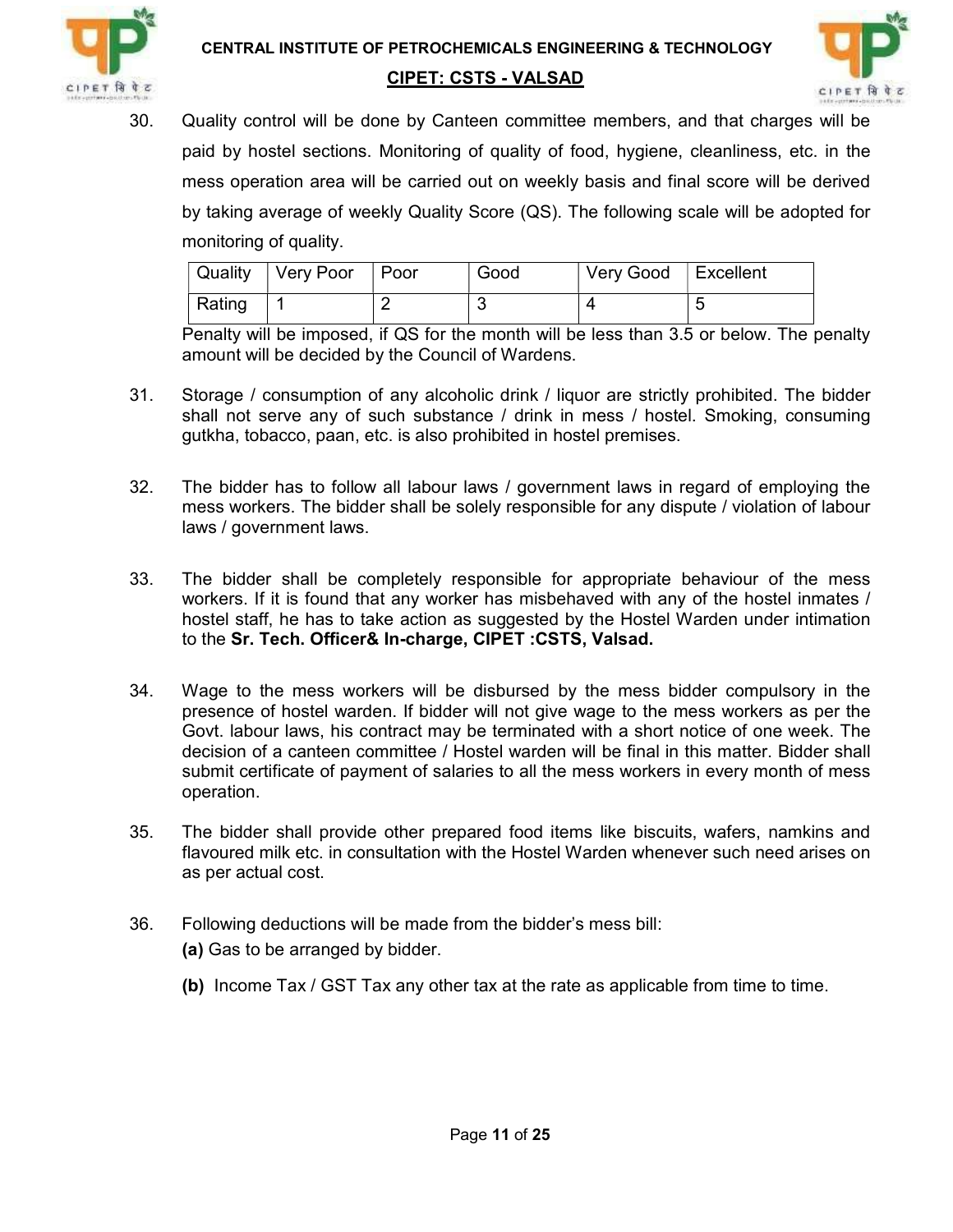

### CIPET: CSTS - VALSAD



37. The following brands of grocery items are permissible to be used.

Atta:Shaktibhog/Ashirwad/Golden Khazana

Groundnut oil/ Sunflower/ Mustard Oil : Tirupati/ Fortune/sunflower/Kachi Ghani

All type of Masala: Badshah/Everest/Ramdev/MDH/Kitchen King

Bread: Modern/Amul/Sudha/ Morris

Ghee/butter:Amul /Mother Dairy

Tea/Coffee: Tata Tea/Taj Mahal/ waghbakri

Salt: Tata/Annapurna

Besan: Ramdev/ Gaaychhap

Noodles: Maggie/Top Roman/ Knorr

**Rice:**Basmati Rice/ Good quality /any other equivalent to this / as approved by hostel warden/ canteen committee.

Milk / Curd:Amul/Mother Dairy

Vegetables: Fresh Vegetables

- 38. Mess will be closed as per the prior instructions of Hostel Warden during vacation under Intimation to competent authority.
- 39. Bidder shall enter into an agreement for execution of this contract as per prevalent rules and regulations of Government of India and shall bear full cost for the same.
- 40. Drainage line to be maintained/ repaired in case of blockage due to wastage of food material by the bidder at his/her own expenses.
- 41. Responsibility of providing Medically-Fit Mess Staff The contractor shall ensure that all employees engaged by him are free from communicable/ infectious disease and are also medically fit to work at mess. Medical officers specified by the Mess Committee/ Chief Warden /Warden shall conduct medical examination on every 2 (two) months or as decided by the Institute. The cost of the medical examination will be borne by the contractor. If in the opinion of the institute any of the contractor's employee(s) is found to be suffering from any such disease/condition or if any employee(s) of the contractor is found to have committed misconduct or misbehaviour, the Mess Committee/Chief Warden/ Warden shall have the right to ask the contractor to remove such employee(s) without questioning the decision of the institute. The Institute shall be entitled to restrain such employee (s) from entering into the mess premise. Thereafter, the contractor shall have to provide a substitute(s) within a reasonable time.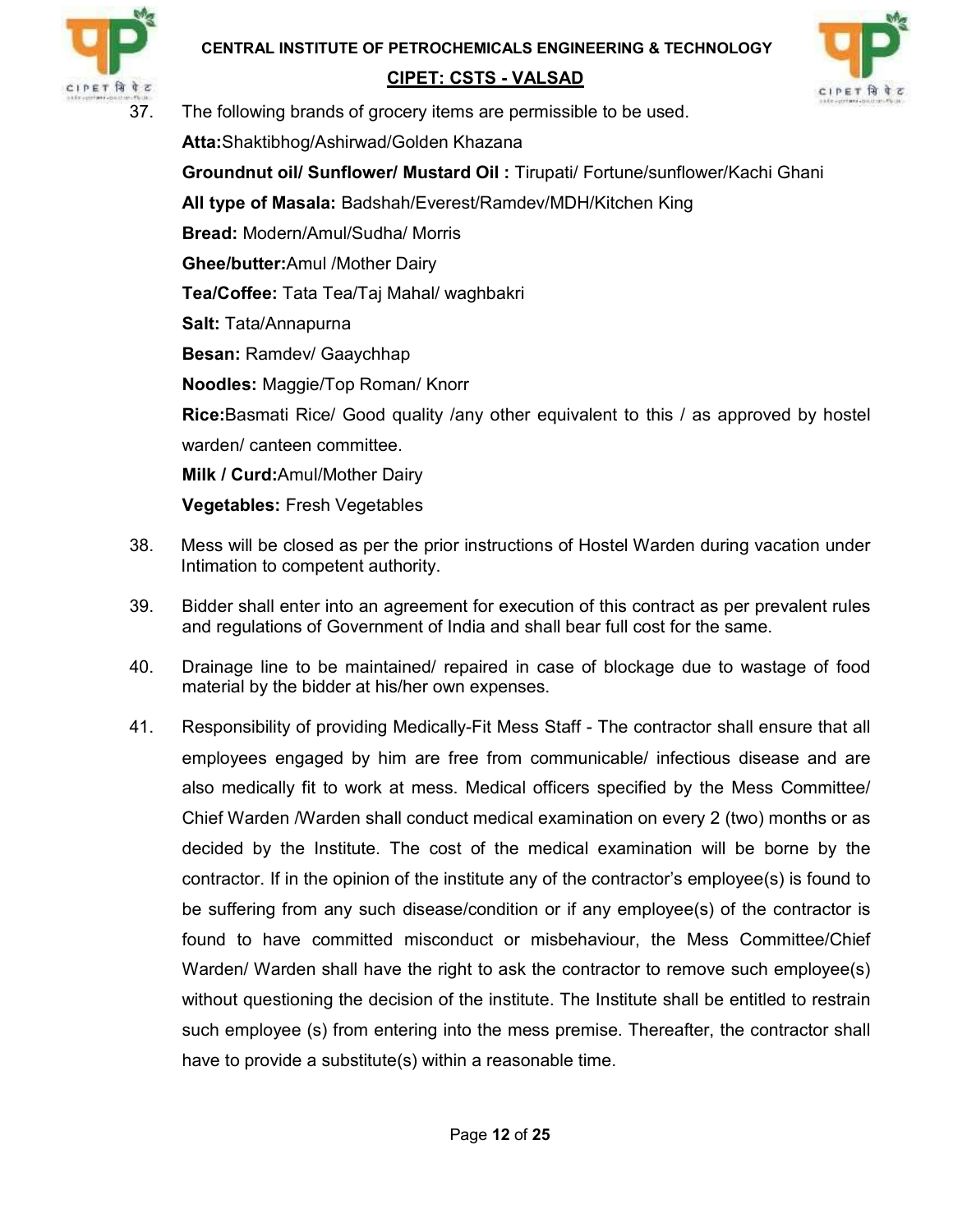



- 42. The contractor shall not appoint any sub- contractor for the work assigned to him without the written permission of the Mess Committee/Warden. Also, no part of the contract, nor any share or interest therein shall in any manner or degree be transferred, assigned or sublet by the contractor directly or indirectly to any person, firm or whosoever.
- 43. FESTIVE SPECIAL MEALS: As directed by Hostel Warden/ Canteen committee for special menu for such occasion based on holiday calendar of the Institute.
- 44. Arbitration Except as otherwise provided elsewhere in the contract, if any dispute, difference, question of disagreement or matter whatsoever, shall, before/after completion or abandonment of work or during extended period, hereafter arises between the parties, as to the meaning, operation or effect of the contract or out of or relating to the contract or breach thereof, shall be referred to a sole arbitrator to be appointed by the Sr.Tech.Officer&In-charge of the Institute at the time of the dispute. The award given by the arbitrator so appointed shall be binding on both parties. It will not be open to the parties to challenge the jurisdiction of the arbitrator after the award has been made.

#### 45. The caterer will be fined in case of violation of the following rules:

- i. Unavailability of complaint register on the counter/discouraging the complaint would lead to a fine of Rs. 500/- on the caterer.
- ii. 3 or more complaints of insects found in any meal would invite a fine of Rs. 2000/- on the caterer.
- iii. 10 or more complaints of unclean utensils in a day would lead to a fine of Rs. 1500/- on the caterer.
- iv. If mess committee agrees that certain meal was not cooked properly then a fine of Rs. 1000/- would be imposed on the caterer.
- v. If food for any meal over within timings of mess and waiting time is more than 20 minutes, then a fine of Rs. 1000/- would be imposed on the caterer.
- vi. Changes in menu without permission of mess committee would result in a fine of Rs. 2000/- on the caterer.
- vii. Fine on any discrepancy (personal hygiene of workers, Kitchen area, dining area etc) will lead to fine of Rs. 2000/- on caterer.
- viii. For any rules stated in the agreement First violation of the rule implies fine as per the rule. - Second violation of the same rule in the same calendar month will attract triple the initial amount of fine for the caterer. - All subsequent violations of the same rule would invite five times the initial amount of fine.
- ix. Absence of proprietor from mess council meeting (which will be held once every month) will attract a fine of Rs. 10,000/- on caterer.
- x. As and when mess council proposes a fine it will inform the representative of the caterer or mess manager and fine will be imposed with consent of the warden.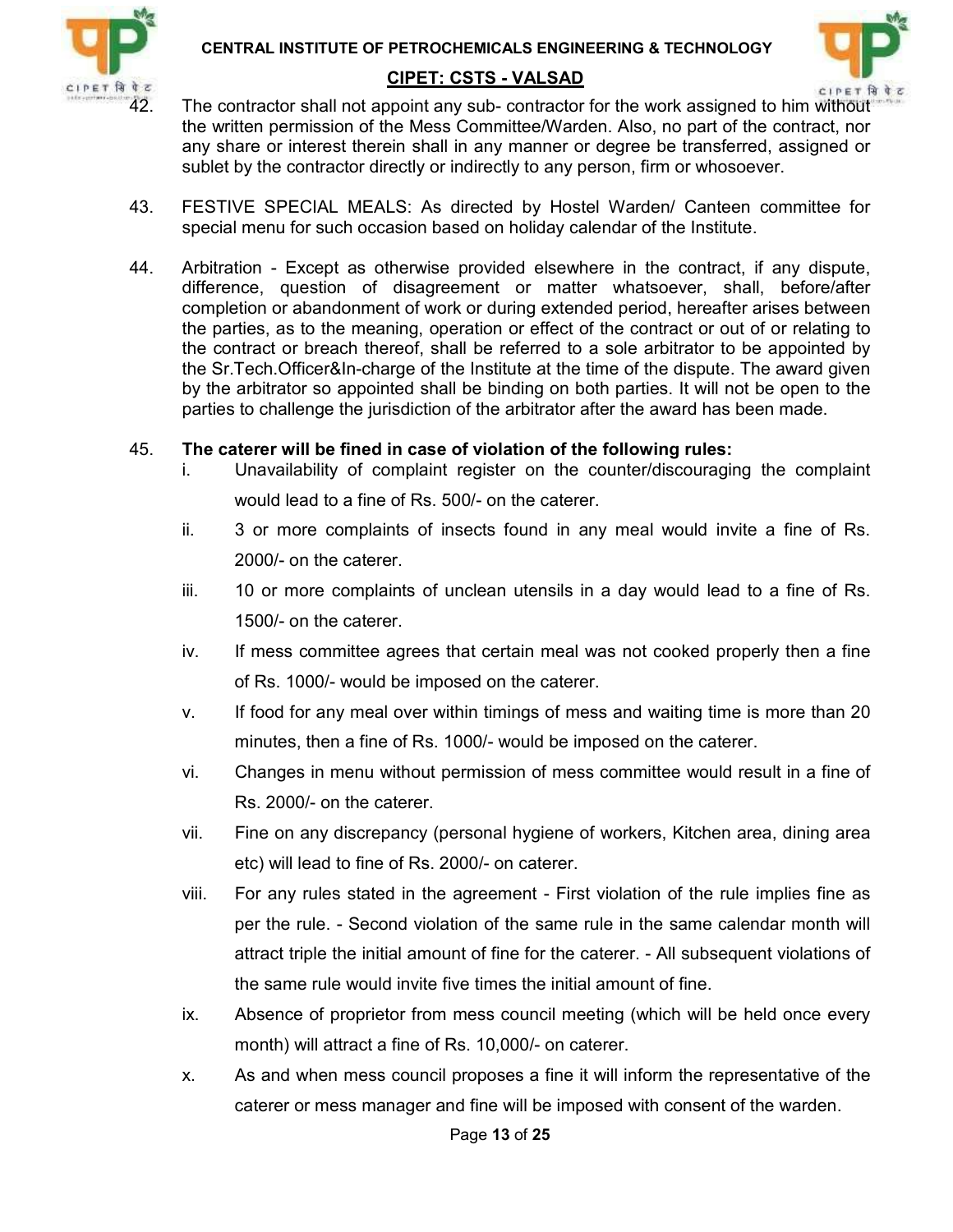



46. Safety Regulations - In respect of all labour, employed directly or indirectly by contractor to perform the assigned job as part of the agreement, the contractor shall make necessary arrangements for the safety and security of workmen at his own cost as per safety codes of the CPWD, Indian Standards Institution, the Electricity Act, various safety regulations, rules and orders made there under and such other acts as applicable.

- 47. Fulfilment of Statutory Provisions The contractor shall be responsible for fulfilling the requirement for all statutory provisions of relevant enactments viz. Minimum Wages Act, Payment of Wages Act, Industrial Disputes Act, Contract labour (Regulations and Abolition) Act and all other labour and industrial enactment at his own risk and cost in respect of all staff employed by him. The Institute shall be indemnified for any action brought against it for any violation/non-compliance of any of the provisions of any of the acts, etc. Hence, non compliance or violation of any of these provisions of any of the Acts would lead to the immediate termination of the contract. The contractor shall maintain all records required to be maintained under statutory enactments and the Chief Warden/ Warden and his authorized representatives shall be entitled to inspect all such records at any time. No worker below the age of 18 (eighteen) years shall be employed for the mess work. The Contractor has to pay the salary to workmen in presence of Chief Warden/ Warden and/or his authorized representatives as per payment of wages act every month for immediate previous months work without waiting for clearance of his pending bills. Failing which a penalty equivalent to 5% of monthly bill value shall be imposed on contractor.
- 48. Accident or Injury to Workmen The Institute shall not be liable for any damage or compensation payable in respect of or in consequence of any accident or injury to any workmen or other person in the employment of the contractor through claim from insurance company. The contractor shall indemnify and keep the Institute indemnified against all such damage and compensation whatsoever in respect or in relation thereto.
- 49. For sick students, the contractor shall arrange to serve "sick diet" at their rooms. The sick diet shall be defined and provided by mess committee to the contractor.
- 50. At any circumstances the staff/employee of bidder/contractor shall not have any claim what so ever for any type of employment with CIPET: CSTS, Valsad.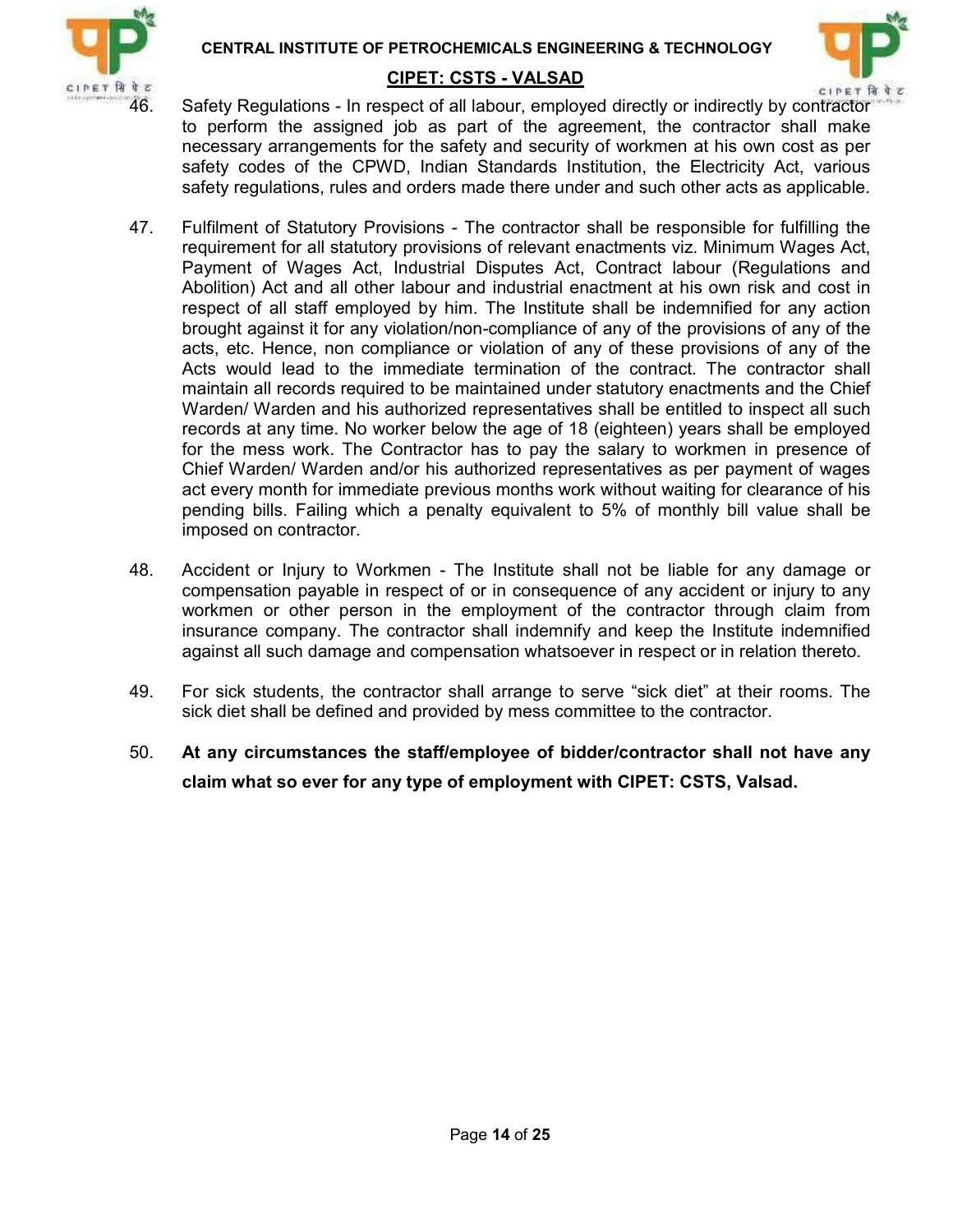

**CIPET: CSTS - VALSAD**<br>CIPET <sup>19</sup> TC



#### **SECTION III:** MENU FOR HOSTEL MESS

| Sr.            | Day       | <b>Breakfast</b> | Lunch                  | <b>Evening</b>    | <b>Dinner</b>           |
|----------------|-----------|------------------|------------------------|-------------------|-------------------------|
| No.            |           |                  |                        | <b>Snacks</b>     |                         |
| $\mathbf 1$    | Monday    | MethiGota (5     | Roti, Rice, Dal, One   | Marie Gold        | Kadhi& Khichadi +       |
|                |           | Nos) with        | Seasonal Veg, Kathol   | Biscuits (4 Nos)  | Roti + One              |
|                |           | Curd/Chatni +    | Veg, Gulab Jamun       | + Tea             | Seasonal Veg            |
|                |           | Tea              | Sweet (2)              |                   |                         |
| $\overline{2}$ | Tuesday   | Khaman + Tea     | Roti + Veg Briyani +   | Parle Gold        | Rice, Dal,              |
|                |           |                  | Raita + One Seasonal   | Biscuits (4 Nos)  | Puri & Chola            |
|                |           |                  | Veg                    | + Tea             |                         |
| 3              | Wednesday | Bread with Jam   | Roti, Rice, Dal, One   | <b>Marie Gold</b> | Roti, Rice, Dal,        |
|                |           | & Butter $(4) +$ | Seasonal Veg           | Biscuits (4 Nos)  | One Seasonal Veg        |
|                |           | Tea              | &Kathol Veg,           | + Tea             | + Banana                |
|                |           |                  | Fruit/sweet Dish       |                   |                         |
| 4              | Thursday  | Poha + Jilebee   | Roti, Jeera Rice, Dal, | Parle Gold        | Roti, One               |
|                |           | $(3$ Nos) + Tea  | One Seasonal Veg       | Biscuits (4 Nos)  | Seasonal Veg,           |
|                |           |                  |                        | + Tea             | Kadhi, Khichdi and      |
|                |           |                  |                        |                   | <b>Fruit/Sweet Dish</b> |
| 5              | Friday    | Khaman + Tea     | Roti, Rice, Dal, One   | Marie Gold        | Roti, Rice, One         |
|                |           |                  | Seasonal Veg, Kathol   | Biscuits (4 Nos)  | Seasonal Dry Veg        |
|                |           |                  | Veg, Fruit/sweet Dish  | + Tea             | + Dal + Paneer          |
|                |           |                  |                        |                   | <b>Mutter</b>           |
| 6              | Saturday  | Samosa (2 Nos)   | Roti, Rice, Dal, One   | Parle Gold        | Roti, Rice, Dal,        |
|                |           | in large size    | Seasonal Veg, Kathol   | Biscuits (4 Nos)  | One Seasonal Veg        |
|                |           | with tomato      | Veg                    | + Tea             |                         |
|                |           | ketchup + Tea    |                        |                   |                         |
| $\overline{7}$ | Sunday    | Jalebi fafda +   | Roti + Veg Briyani +   | Marie Gold        | Roti, Rice, Paneer      |
|                |           | Tea              | Raita + One Seasonal   | Biscuits (4 Nos)  | Mutter, One             |
|                |           |                  | Veg                    | + Tea             | Seasonal Veg            |
|                |           |                  |                        |                   | Curry                   |

1. Green Salad, Papad, Pickle, DAILY WITH Lunch and Dinner.

2. Menu can be Changed as per mess committee meeting decisions and markets situation.

3. Daily Dahi (Curd) for staff in lunch in minimum 100 gm.

4. Roti & Rice is unlimited quantity.

Sr. Tech. Officer &I/c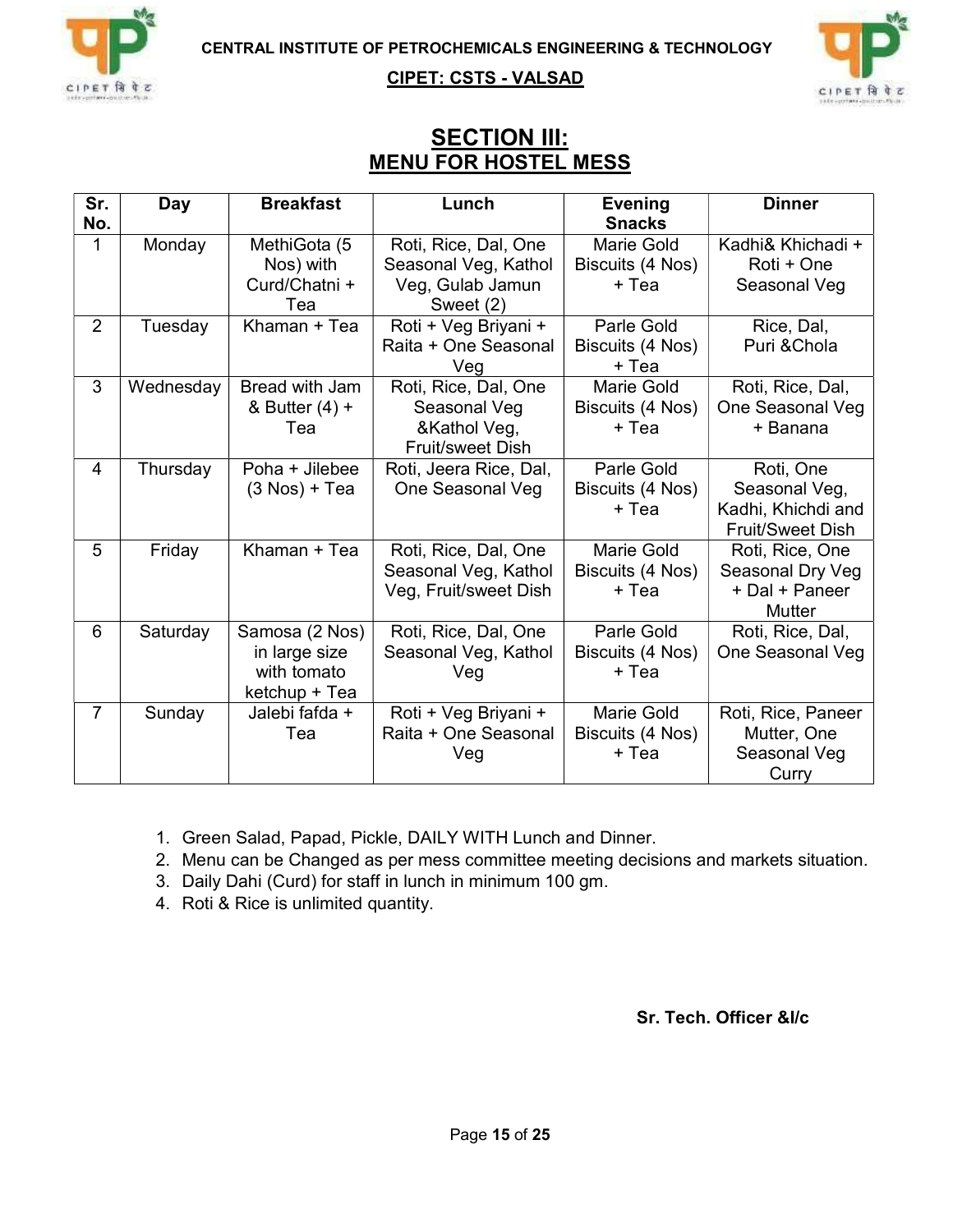

CIPET: CSTS - VALSAD

#### SECTION IV:



FORM- I

#### TENDER/CONDITIONS ACCEPTANCE LETTER

(To be given on Company Letter Head) Date: -----------------------------

To, The Sr. Tech. Officer& In-charge, CIPET: CSTS, Tirupati Plaza, NH – 08, Dharampur Chokdi, Nr. IOC Petrol Pump, Valsad – 396007

Subject: Acceptance of Terms & Conditions of Tender.

Tender Reference No : ........................................ Tender Name: ........................................................

Dear Sir,

1. I/ We have downloaded the tender document(s) for the above mentioned 'Tender/Work' from the website- www.cipet.gov./ www.tenderwizard.com/ CIPET in as per your advertisement, given in the above mentioned website.

2. I / We hereby certify that I / we have read entire terms and conditions of the tender documents from Page No. \_\_\_\_\_\_\_ to \_\_\_\_\_\_ (including all documents like annexure(s), schedule(s), etc.), which form part of the contract agreement and I / we shall abide hereby the terms / conditions / clauses contained therein.

3. The corrigendum(s) issued from time to time by your organization too has also been taken into consideration, while submitting this acceptance letter.

4. I / We hereby unconditionally accept the tender conditions of abovementioned tender document(s) / corrigendum(s) in its totality / entirely.

5. In case any provisions of this tender are found violated, your organization shall be at liberty to reject this tender/bid including the forfeiture of the full said earnest money deposit absolutely and we shall not have any claim/right against organization in satisfaction of this condition.

Yours Faithfully,

(Signature of the Bidder, with Official Seal)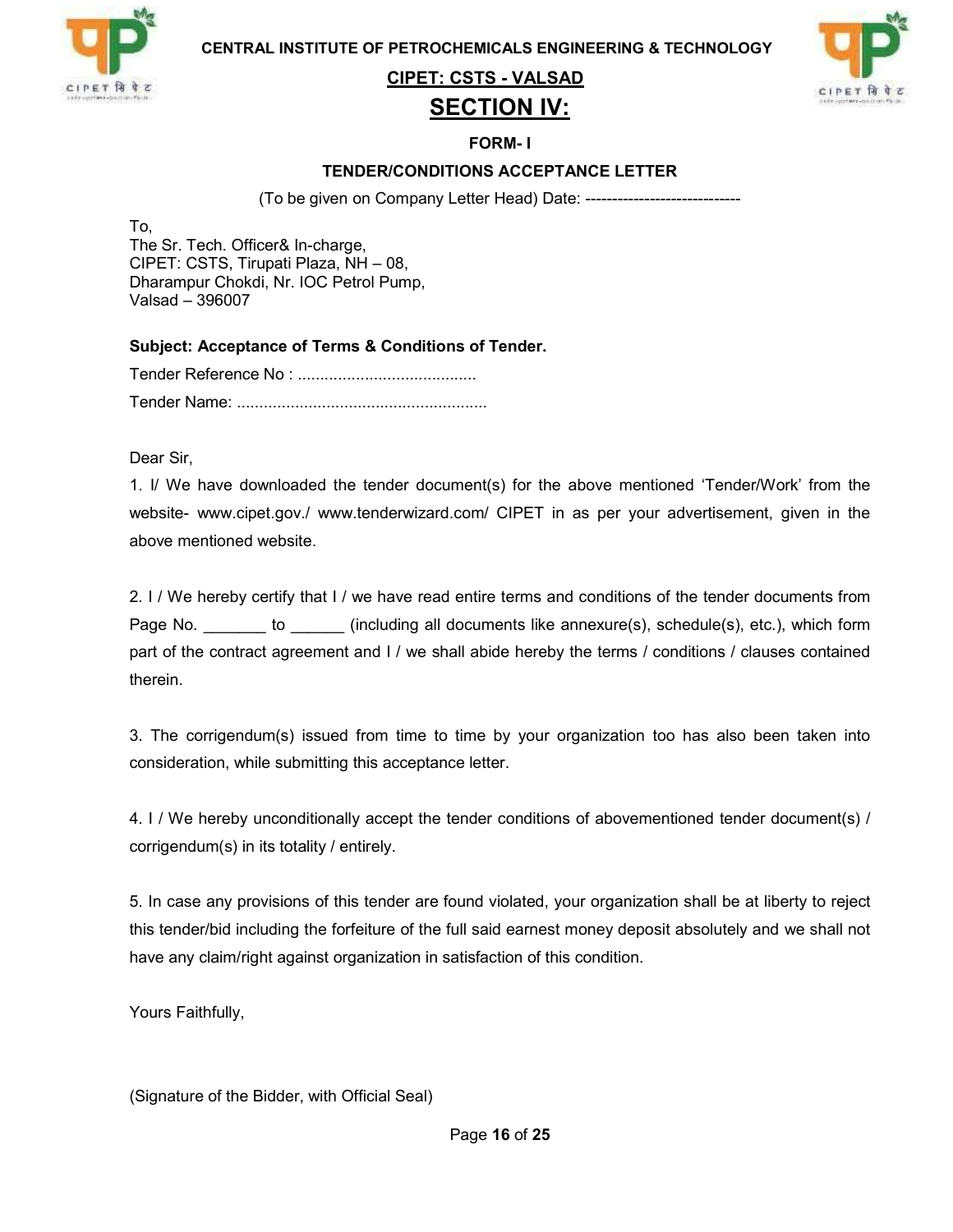



### SECTION V:

#### FORM- II

#### CERTIFICATE OF ETHICAL PRACTICES

(This document shall be duly signed by the tenderer and to be attached with Technical Bid)

1. I/We assure the CIPET: CSTS, Valsad that neither I/We nor any of my /our workers will do any act/s, which are improper / illegal during the execution of the contract awarded to us.

2. Neither I/We nor anybody on my /our behalf will indulge in any corrupt activities /practices in my/our dealing with the organization/institution.

3. I/We will have no conflict of interest in any of our work/contract at the institution.

4. We will keep the messes and its surroundings hygienic, neat & clean. It is our responsibility.

| Place: -------------------- |  |
|-----------------------------|--|
| Date: -------------------   |  |

Yours Faithfully,

(Signature of the Bidder, with Official Seal)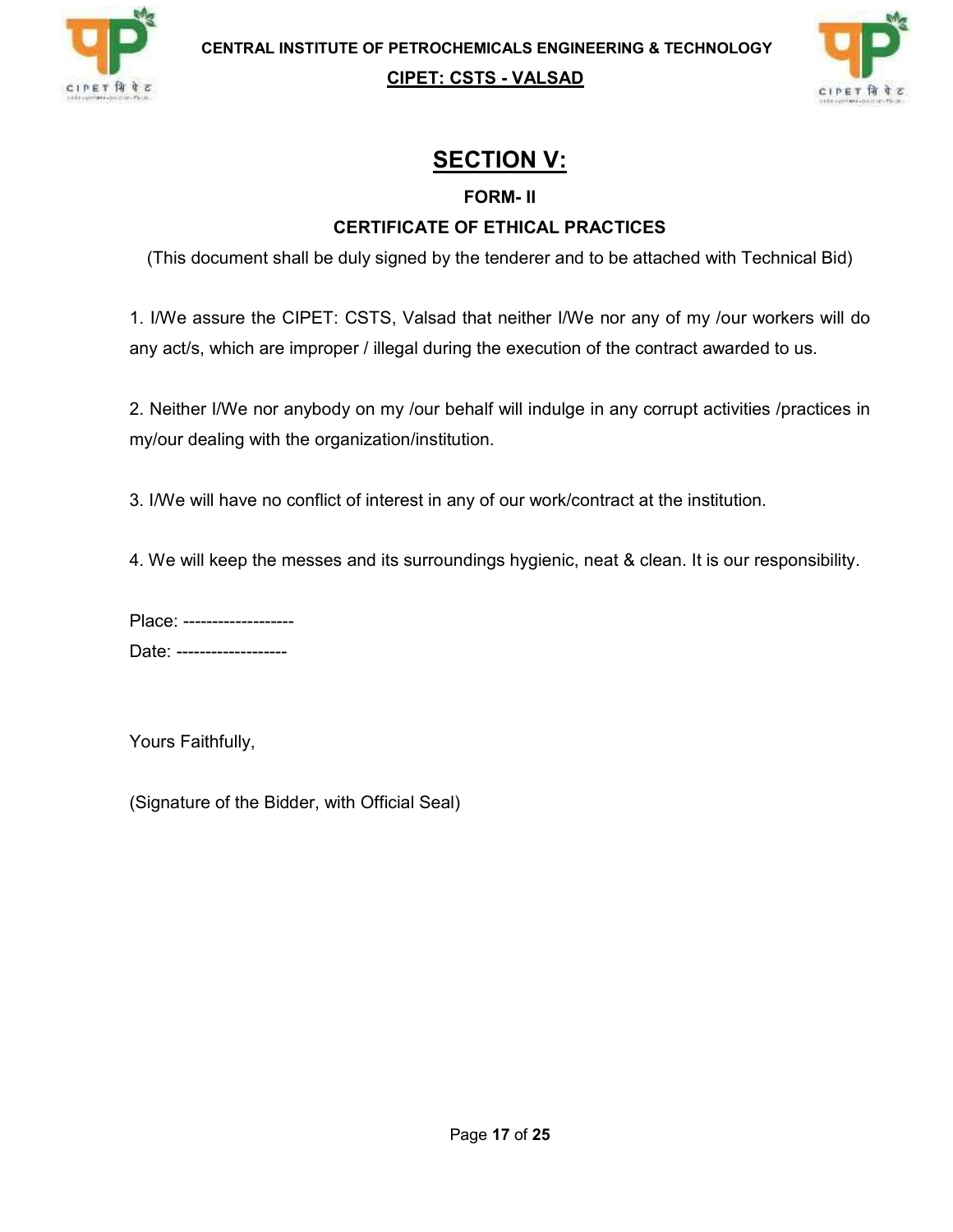

#### CIPET: CSTS - VALSAD



| <b>BID SECURITY FORM</b>                             | <b>ANNEXURE-C</b>                                                    |
|------------------------------------------------------|----------------------------------------------------------------------|
|                                                      |                                                                      |
| (hereinafter called the tenderer)                    |                                                                      |
| Has submitted their offer dated<br>For the supply of |                                                                      |
| (hereinafter called the tender)                      |                                                                      |
| Against the Purchaser's Tender No.                   |                                                                      |
|                                                      | (Bank Name)                                                          |
| $\circ$ f $\qquad \qquad \overbrace{\qquad \qquad }$ | havingourregisteredofficeat                                          |
|                                                      | are bound unto example the same state of the called the "Purchaser") |

For which payment well and truly to be made to the said Purchaser, the Bank binds itself its successors and Assigns by these presents. Sealed with the Common Seal of the said Bank this 20 \_\_\_\_\_\_\_\_\_\_\_\_20\_\_\_\_\_\_\_\_\_\_. \_\_\_\_\_\_\_\_\_\_\_\_\_\_dayof

#### THE CONDITIONSOF THIS OBLIGATION ARE:

| (1) | If the tenderer withdraws or amends or modifies or impairs or derogates from the Tender in any<br>Respect within the period of validity of this tender. |
|-----|---------------------------------------------------------------------------------------------------------------------------------------------------------|
| (2) | If the tenderer having been notified of the acceptance of his tender by the Purchaser during the<br>Period of its validity                              |
| (a) | Fails to furnish the Performance Security for the due Performance of the contract.                                                                      |
| (b) | Fails or refuses to accept/execute the contract.                                                                                                        |

We undertake to pay the Purchaser up to the above amount upon receipt of its first written demand, withoutthe Purchaser having to substantiate its demand, provided that in its demand the Purchaser will note that theamount claimed by it is due to it owing to the occurrence of one or both the two conditions, specifying theoccurredconditionorconditions.

This guarantee will remain in force up to and including 45 days after the period of tender validity and anydemandinrespectthereofshouldreachtheBanknot later than the abovedate. \_\_\_\_\_\_\_\_\_\_\_\_\_\_\_\_\_\_\_\_\_\_ (Signature of the authorized officer of theBank)

Name and designation of the officer Seal, name & address of the Bank and address of the

Branch

Note: Whenever the bidder chooses to submit the Bid Security in the form of Bank Guarantee, then he should advise the banker issuing the Bank Guarantee to immediately send by Registered Post (A.D.)an unstamped duplicate co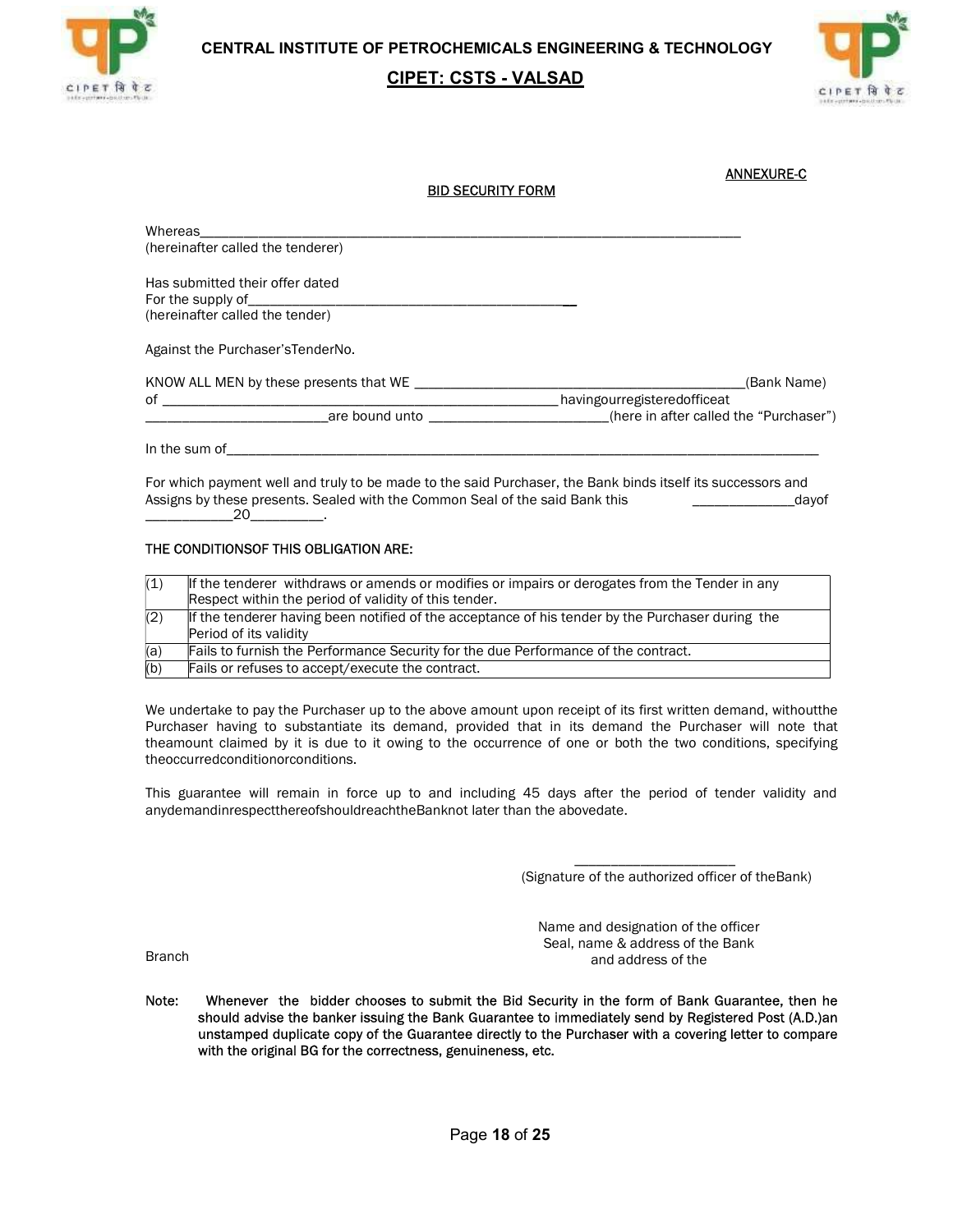

#### CIPET: CSTS - VALSAD



#### ANNEXURE-D

#### Bid Securing Declaration Form

Date:\_\_\_\_\_\_\_\_\_\_\_\_\_\_\_\_\_\_\_ Tender No.\_\_\_\_\_\_\_\_\_\_\_\_\_\_\_\_\_

To(insert complete name and address of the purchaser )I/We. The

undersigned, declare that:

I/We understand that, according to your conditions, bids must be supported by a Bid Securing Declaration.

I/We accept that I/We may be disqualified from bidding for any contract with you for a period of one year from the date of notification if I am/We are in a breach of any obligation under the bid conditions, because I/We

- a) Have withdrawn/modified/amended, impairs order gates from the tender, my/our Bid during the period of bid validity specified in the form of Bid; or
- b) Having been notified of the acceptance of our Bid by the purchaser during the period of bid validity(i)fail or reuse to execute the contract, if required, or (ii) fail or refuse to furnish the Performance Security, in accordance with the Instructions to Bidders.

I/We understand this Bid Securing Declaration shall cease to be valid if I am/we are not the successful Bidder, upon the earlier of (i) the receipt of your notification of the name of the successful Bidder; or (ii) thirty days after the expiration of the validity of my/our Bid.

Signed: (insert signature of person whose name and capacity are shown) In the capacity of (insert legal capacity of person signing the Bid Securing Declaration) Name: (insert complete name of person signing he Bid Securing Declaration) Duly authorized to sign the bid for and on behalf of(insert complete name of Bidder) Dated on the day of the contract of the contract of signing)

Corporate Seal(where appropriate)

(Note: In case of a Joint Venture, the Bid Securing Declaration must be in the name of all partners to the Joint Venture that submits the bid)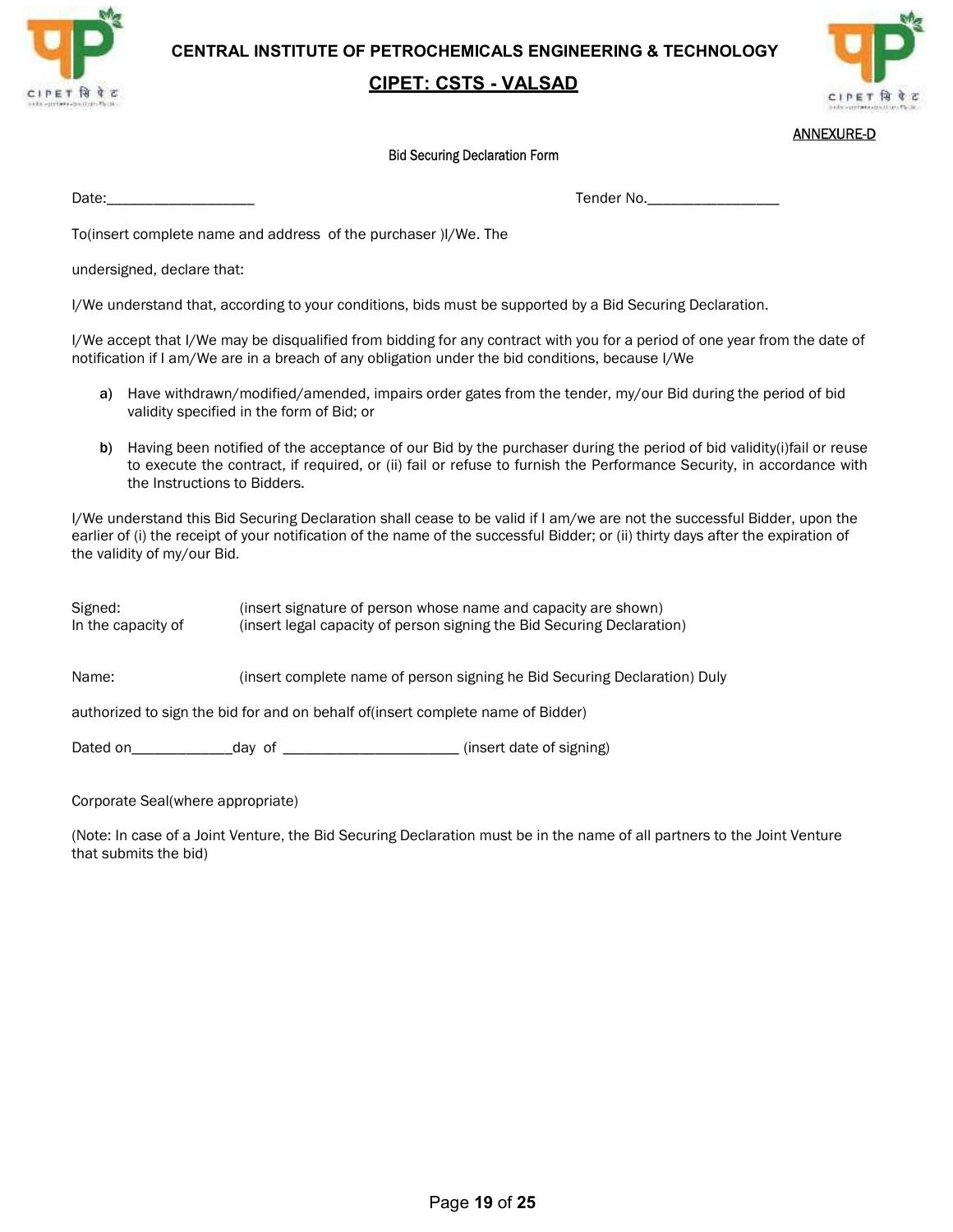



#### CIPET: CSTS - VALSAD

#### Technical Qualification Bid PROFILE OF THE TENDERER PART 1

| SI.No | <b>Particular</b>                                                                                                                                                                                                                                                                                                                                                                                                                                                   | <b>Remarks</b>                              |
|-------|---------------------------------------------------------------------------------------------------------------------------------------------------------------------------------------------------------------------------------------------------------------------------------------------------------------------------------------------------------------------------------------------------------------------------------------------------------------------|---------------------------------------------|
| А.    | Should have minimum 3 years' experience and technical expertise in undertaking<br>similar works with minimum annual turnover of Rs. 50 lacs, exclusively in<br>Catering services, preferably at large institutional establishments.                                                                                                                                                                                                                                 | Informative<br>and for Strict<br>Compliance |
| В.    | Should have/obtained before commencement of the work the requisite licenses,<br>approvals, certificates from all statutory authorities viz. Municipal/Income<br>Tax/Sales Tax/GST/Commercial Tax Depts. valid for the entire duration of the<br>above work.                                                                                                                                                                                                         | Informative<br>and for Strict<br>Compliance |
| C.    | The Agency shall furnish details of any legal case or any issues, if any, pending<br>in any court of law against them or the concerned authorities, especially with<br>regard to any violation in the statutory laws, etc. The bids of such tenderers<br>having any pending/ongoing/contemplated issues relating to Income Tax, Sales<br>tax, GST etc. and on concealment of any such information will be liable to be<br>rejected straightaway without any notice. | Informative<br>and for Strict<br>Compliance |
| 1.    | Name of the applicant/Firm/Agency:                                                                                                                                                                                                                                                                                                                                                                                                                                  |                                             |
| 2.    | Registered Office:                                                                                                                                                                                                                                                                                                                                                                                                                                                  |                                             |
| 3.    | Year of establishment:                                                                                                                                                                                                                                                                                                                                                                                                                                              |                                             |
| 4.    | Type of Organization:<br>(whether proprietorship, partnership, Private Ltd.& MSME/NSIC, Certified copy of<br>a Partnership deed/ Certificate of Incorporation/certificate of MSME or NSIC,<br>Certificate of Registration issued by the Registrar of Cooperative Societies/ as the<br>case may be enclosed)                                                                                                                                                         |                                             |
| 5.    | Name of the Proprietor, Partners/ Directors of the Firm with Address, Phone<br>Number and Email ID                                                                                                                                                                                                                                                                                                                                                                  |                                             |
| 6.    | Food License Number                                                                                                                                                                                                                                                                                                                                                                                                                                                 |                                             |
| 7.    | PAN Card & TIN Number (Tax return of last Three Financial Year) [Photocopy to<br>be attached]                                                                                                                                                                                                                                                                                                                                                                       |                                             |
| 8.    | GST Registration No.: [Photocopy to be attached]                                                                                                                                                                                                                                                                                                                                                                                                                    |                                             |
| 9.    | FSSAI & ESIC (Copy Enclosed)                                                                                                                                                                                                                                                                                                                                                                                                                                        |                                             |
| 10.   | PF (Copy Enclosed)                                                                                                                                                                                                                                                                                                                                                                                                                                                  |                                             |
| 11.   | Number of persons employed: PermanentTemporary                                                                                                                                                                                                                                                                                                                                                                                                                      |                                             |
| 12.   | Whether 24x7 service and support will be available                                                                                                                                                                                                                                                                                                                                                                                                                  |                                             |
| 13.   | Do you have on office at Gujarat? If so,<br>Please provide the Address and Telephone No.                                                                                                                                                                                                                                                                                                                                                                            |                                             |
| 14.   | Annual average turnover more than 50 lakhs during last 3 FY 2018-19, 2019-20<br>& 2020-21 (copy enclosed)                                                                                                                                                                                                                                                                                                                                                           |                                             |
| 15.   | Balance Sheet, Profit & Loss Accounts & ITR of last 3 FY 2018-19, 2019-20 &<br>2020-21 (copy enclosed)                                                                                                                                                                                                                                                                                                                                                              |                                             |
| 16.   | Tender Fee Paid Rs. 1180/- /DD & Bid Security Declaration with Annexure C&D<br>(copy enclosed)                                                                                                                                                                                                                                                                                                                                                                      |                                             |
| 17.   | No. Blacklisting Declaration                                                                                                                                                                                                                                                                                                                                                                                                                                        |                                             |
| 18.   | <b>Others</b>                                                                                                                                                                                                                                                                                                                                                                                                                                                       |                                             |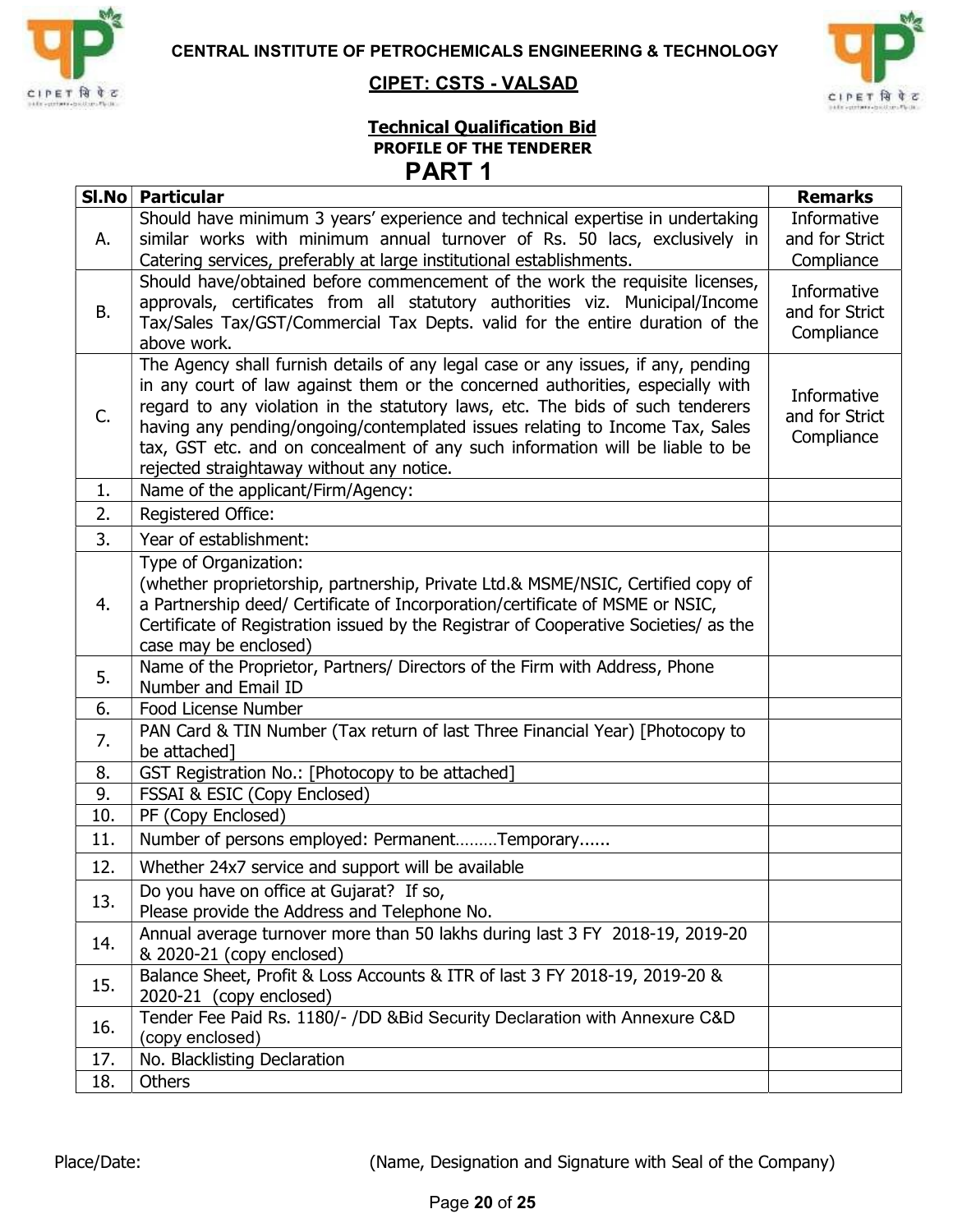



### CIPET: CSTS - VALSAD DETAILS OF PREVIOUS CONTRACTS

|                                     | <b>PART 2</b> |                                                            |                                      |                                        |                |  |  |  |
|-------------------------------------|---------------|------------------------------------------------------------|--------------------------------------|----------------------------------------|----------------|--|--|--|
| <b>Period of</b><br><b>Contract</b> |               | <b>Name and Address of the</b><br><b>Organization with</b> | Name of the<br><b>Contact person</b> | <b>Value of</b><br><b>Contract and</b> | <b>Remarks</b> |  |  |  |
| <b>From</b>                         | To            | reference letters                                          | & Phone No.                          | other Details                          |                |  |  |  |
|                                     |               |                                                            |                                      |                                        |                |  |  |  |
|                                     |               |                                                            |                                      |                                        |                |  |  |  |
|                                     |               |                                                            |                                      |                                        |                |  |  |  |
|                                     |               |                                                            |                                      |                                        |                |  |  |  |
|                                     |               |                                                            |                                      |                                        |                |  |  |  |
|                                     |               |                                                            |                                      |                                        |                |  |  |  |
|                                     |               |                                                            |                                      |                                        |                |  |  |  |
|                                     |               |                                                            |                                      |                                        |                |  |  |  |
|                                     |               |                                                            |                                      |                                        |                |  |  |  |
|                                     |               |                                                            |                                      |                                        |                |  |  |  |
|                                     |               |                                                            |                                      |                                        |                |  |  |  |

 Give details of current contracts, if any, of similar services being rendered by you and which will be availablefor inspection by our officials:

| <b>Period of</b><br><b>Contract</b> |    | <b>Name and Address of the</b><br><b>Organization with</b> | Name of the<br><b>Contact person</b> | <b>Value of</b><br><b>Contract and</b> | <b>Remarks</b> |  |
|-------------------------------------|----|------------------------------------------------------------|--------------------------------------|----------------------------------------|----------------|--|
| <b>From</b>                         | To | reference letters                                          | & Phone No.                          | other Details                          |                |  |
|                                     |    |                                                            |                                      |                                        |                |  |
|                                     |    |                                                            |                                      |                                        |                |  |
|                                     |    |                                                            |                                      |                                        |                |  |
|                                     |    |                                                            |                                      |                                        |                |  |
|                                     |    |                                                            |                                      |                                        |                |  |

Place:

Date:

SIGNATURE OF THE TENDERER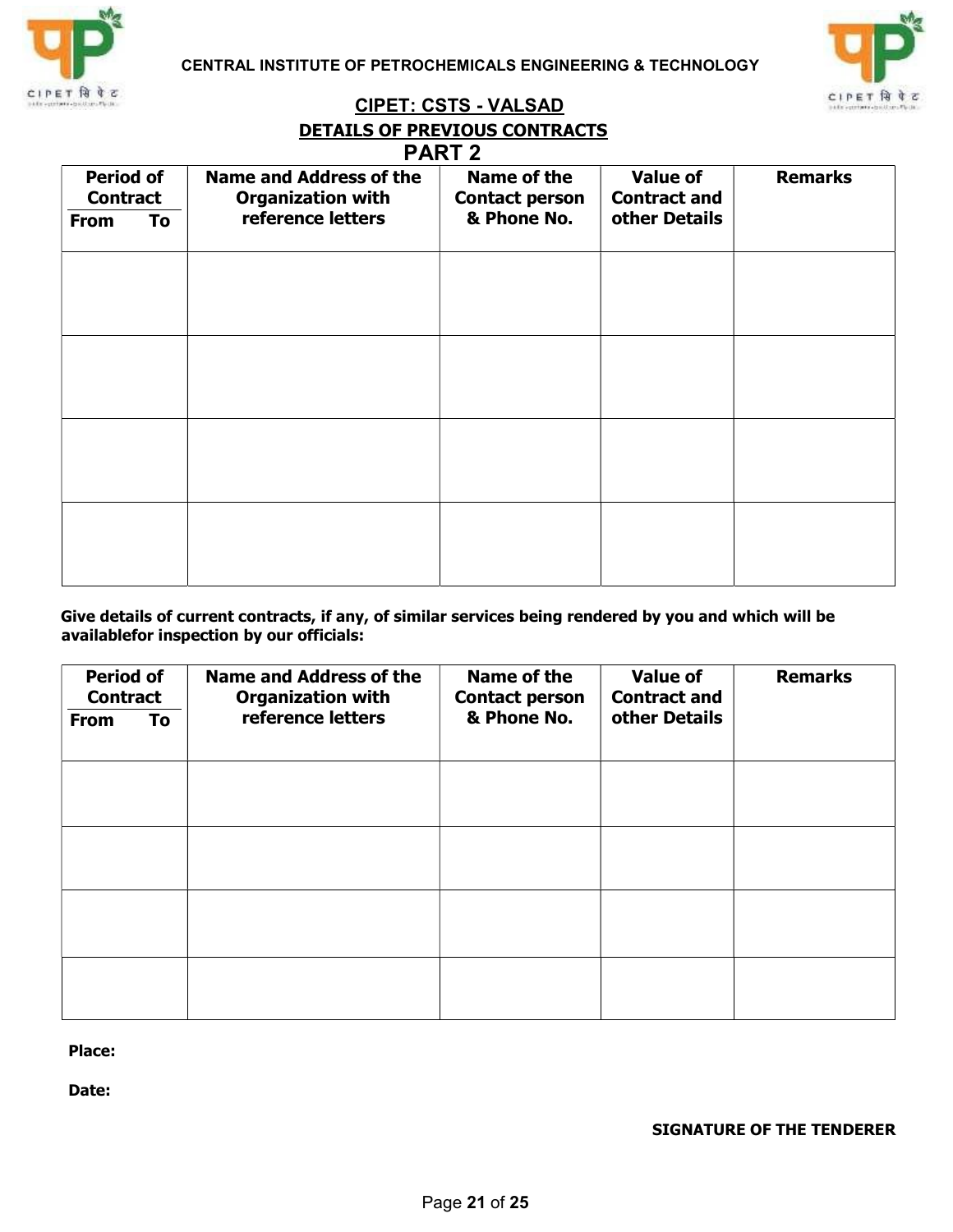



# PART 3

**Undertaking** 

I/We hereby undertake that if any information given in the technical bid/Tender Document is found false/incorrect at any stage after opening of the tender, the bid shall be rejected and EMD/Bid Security shall be forfeited by CIPET: CSTS, Valsad

Name & Signature of the Contractor

Or its Authorized signatory

with seal of the Agency/Company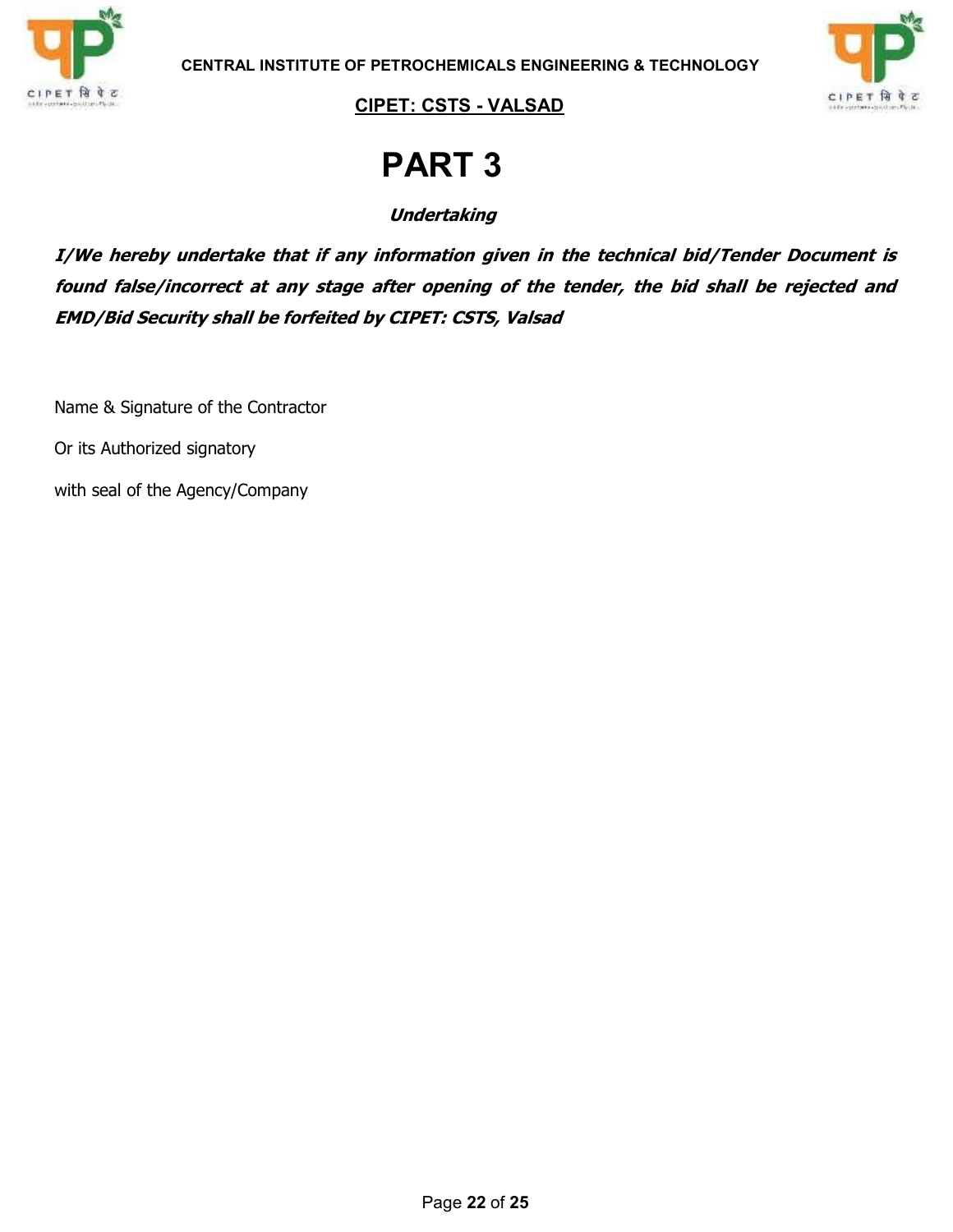

<u>CIPET: CSTS - VALSAD</u>

### FINANCIAL BID

#### (Shall be submitted by the bidder on official letter head)

#### Please fill rates in appropriate columns in Indian Rupees)

To, Sr. Tech. Officer & In-charge, CIPET:CSTS, Valsad

#### Subject: Financial Bid for providing Hostel Mess Services – Reg.

Ref: Your Tender Enquiry No.: CIPET: CSTS/VALSAD/MESS/2022-23/02

In response to tender enquiry cited above, we are pleased to enclose the following as our financial bid for your kind consideration.

#### Rates Quoted for Valsad/ Chikhli Centre locations

| SI. No. | <b>Description</b>                       | <b>Rate in Figure</b> | <b>Rate in Words</b> |
|---------|------------------------------------------|-----------------------|----------------------|
| 1.      | Rate per day-per student for breakfast * |                       |                      |
| 2.      | Rate per day-per student for Lunch *     |                       |                      |
| 3.      | Rate per day-per student for Evening     |                       |                      |
|         | Snacks + Tea *                           |                       |                      |
| 4.      | Rate per day-per student for Dinner*     |                       |                      |
| 5.      | Total cost (Per day per student) * for   |                       |                      |
|         | student                                  |                       |                      |
| 6.      | Rate per Tea Cup (100ml) for staff       |                       |                      |
| 7.      | Rate per Coffee Cup (100ml) for staff    |                       |                      |
| 8.      | Rate per Milk Cup (200ml) for staff      |                       |                      |
| 9.      | Rate per Curd Cup (100gm) for staff      |                       |                      |

\* These prices include all kind of material cost and profit margin of contractor, applicable taxes (GST), any other statutory Central/State Govt. taxes and Extra charges.

#### Authorized Signatory of the Bidders with Seal

-------------------------------------------------------x -----------------------------------------------------------------



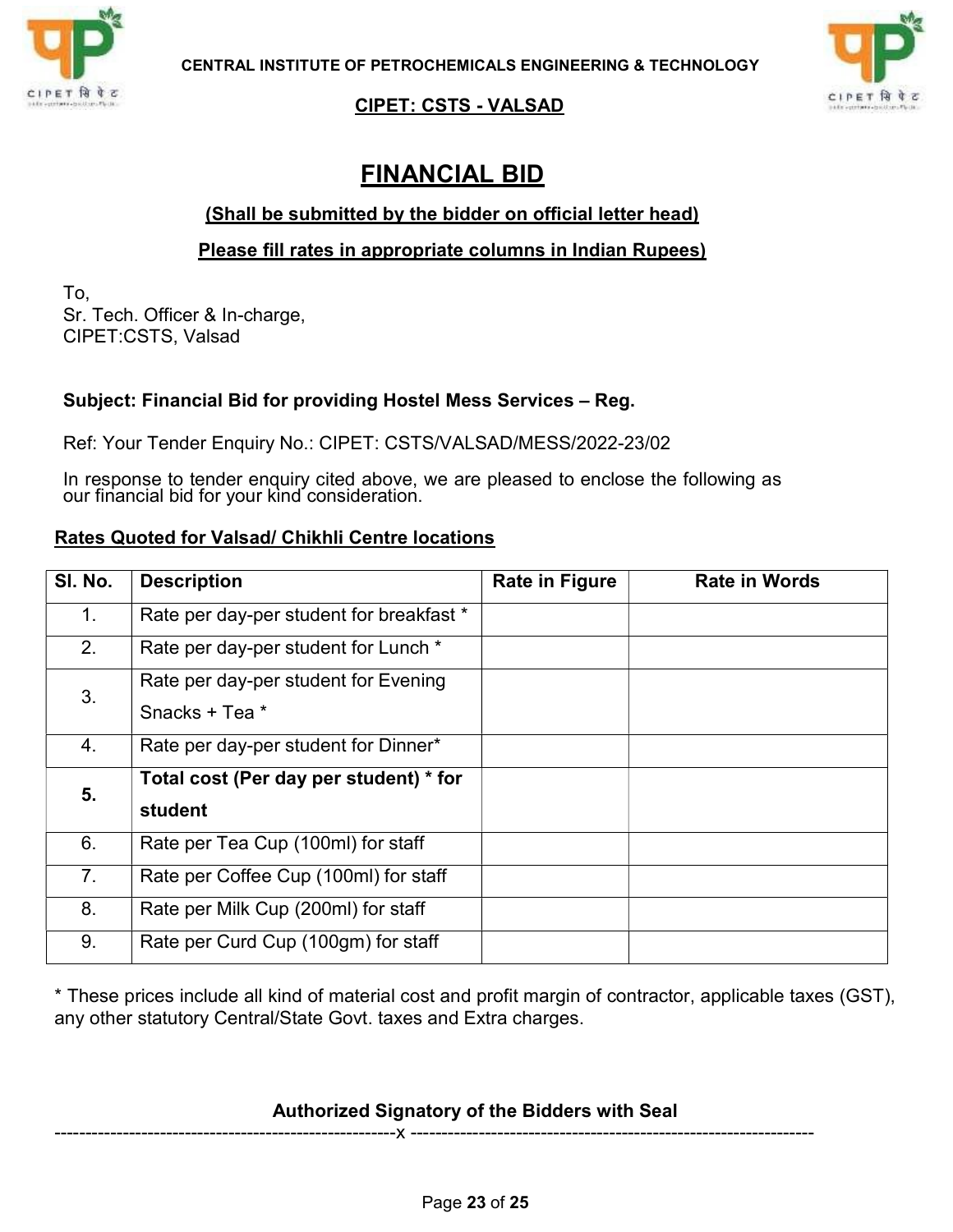



### CIPET: CSTS - VALSAD SECTION: VI

#### Award of mess operation contract:

i. The institute will award the Hostel mess operation contract as per the following procedures. a) The bidders qualifying the Technical Evaluation Criteria (Part 1, 2 & 3) will be considering for evaluation of the financial bid.

b) The Common price for the all the Hostel and Mess operation will be decided on the basis of quoted price of qualified bidders (Financial Evaluation).

c) Bidders who are not agreeing to the common price may be abstaining from the further process.

d) The merit list of successful bidders depending upon Financial evaluation will be declared and mess will be awarded on the basis of clusters as per the merit by choice of the first bidders agreed on common price.

- ii. Notwithstanding the above, the institute reserves the right to accept or reject any tender and to cancel the bidding process and reject all the quotations at any time prior to the award of contract. Also, institute reserves the right to select or reject any bid without assigning any reason thereof.
- iii. The bidders whose bid is accepted will be notified for the award of the contract by the institute. The terms and conditions of the accepted offer shall be incorporated in the contract.
- iv. Bidder has to submit the proof of applying the labour license within 10 days of issue of work order form Purchase / Admin Department
- vi. Submitted tender should be valid for three months from the tender due date.
- vii. All disputes shall be subject to Navsari Jurisdiction only.
- Note: Bidder who do not comply the above points will be treated as irresponsive and no communication will be given in that regard and allotment will be offered to the next bidder in the merit list.